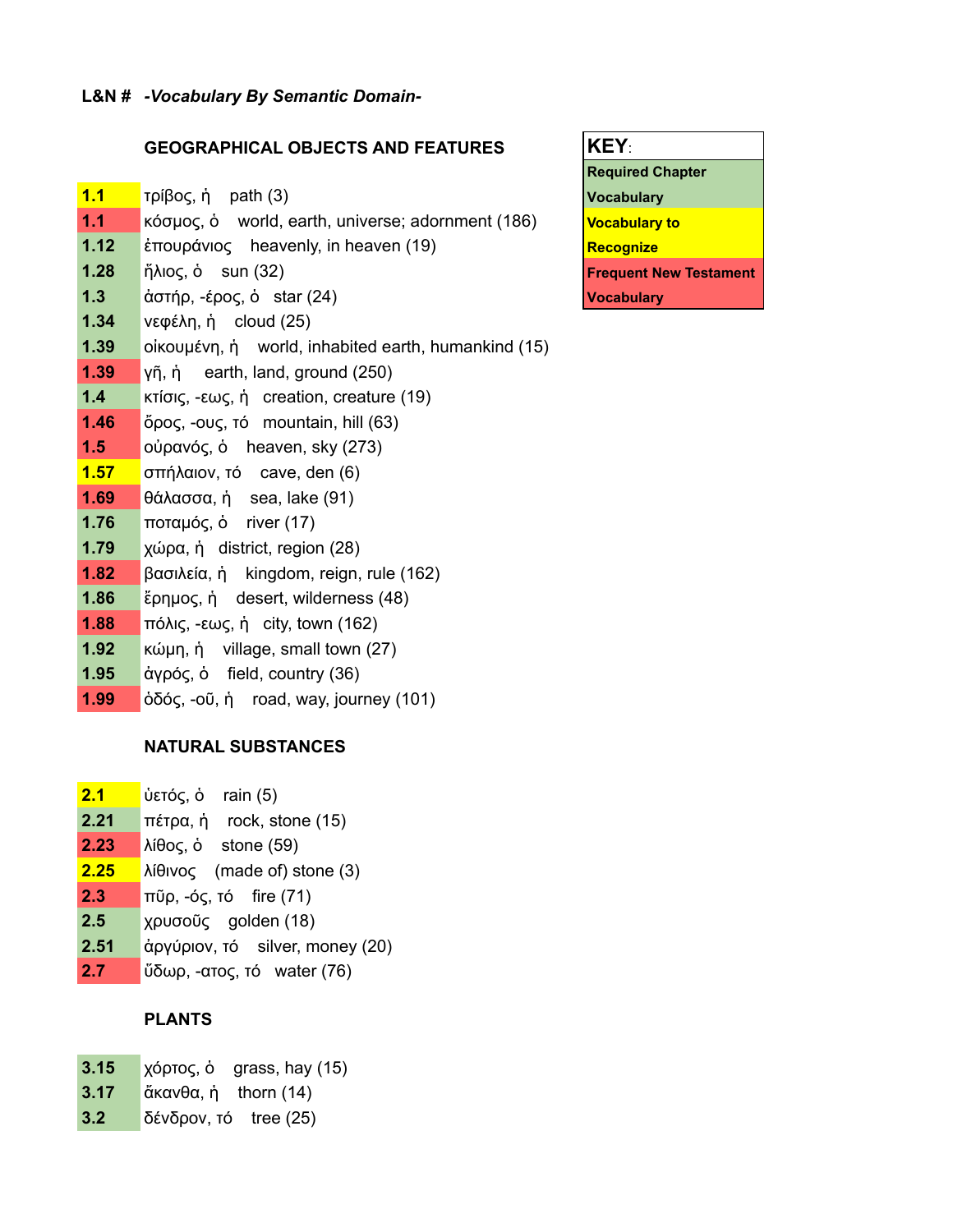- **3.28** ἀμπελών, -ῶνος, ὁ vineyard (23)
- **3.35** σπέρμα, -ατος, τό seed, descendants, children (43)
- **3.4** ξύλον, τό wood, tree, cross (20)
- **3.47** ῥίζα, ἡ root, source, shoot, descendent (17)
- **3.5** συκῆ, ἡ fig tree (16)

## **ANIMALS**

- **4.14** λέων, ὁ lion (9)
- **4.2** ζῷον, τό living thing/being, animal (23)
- **4.22** πρόβατον, τό sheep (39)
- **4.25** ἀρνίον, τό lamb, sheep (30)
- **4.29** ἵππος, ὁ horse (17)
- **4.3** θηρίον, τό animal, beast (46)
- **4.3** κάμηλος, ὁ camel (6)
- **4.44** περιστερά, ἡ dove, pigeon (10)
- **4.47** ἀκρίς, ίδος, ἡ locust (4)
- **4.59** ἰχθύς, -ύος, ὁ fish (20)

## **FOODS AND CONDIMENTS**

- **5.1** τροφή, ἡ food, nourishment (16)
- **5.1** βρῶμα, -ατος, τό food (17)
- **5.19** γάλα, γάλακτος, τό milk (5)
- **5.2** μέλι, -ιτος, τό honey (4)
- **5.8** ἄρτος, ὁ bread, loaf, food (97)

# **ARTIFACTS**

- **6.112** θρόνος, ὁ throne (62)
- **6.113** τράπεζα, ἡ table, meal, food (15)
- **6.114** θυσιαστήριον, τό altar (23)
- **6.118** σκεῦος, τό vessel, jar, object (23)
- **6.121** ποτήριον, τό cup (31)
- **6.127** ὑδρία, ἡ water jar (3)
- **6.14** δεσμός, ὁ bond, chain, prison (18)
- **6.156** κειρία, ἡ binding material, wrappings (1)
- **6.159** σουδάριον, τό face cloth (4)
- **6.162** ἱμάτιον, τό garment, coat, robe (60)
- **6.176** χιτών, -ῶνος, ὁ garment, shirt (11)
- **6.178** ζώνη, ἡ belt (8)
- **6.182** ὑπόδημα, -ατος, τό sandal (10)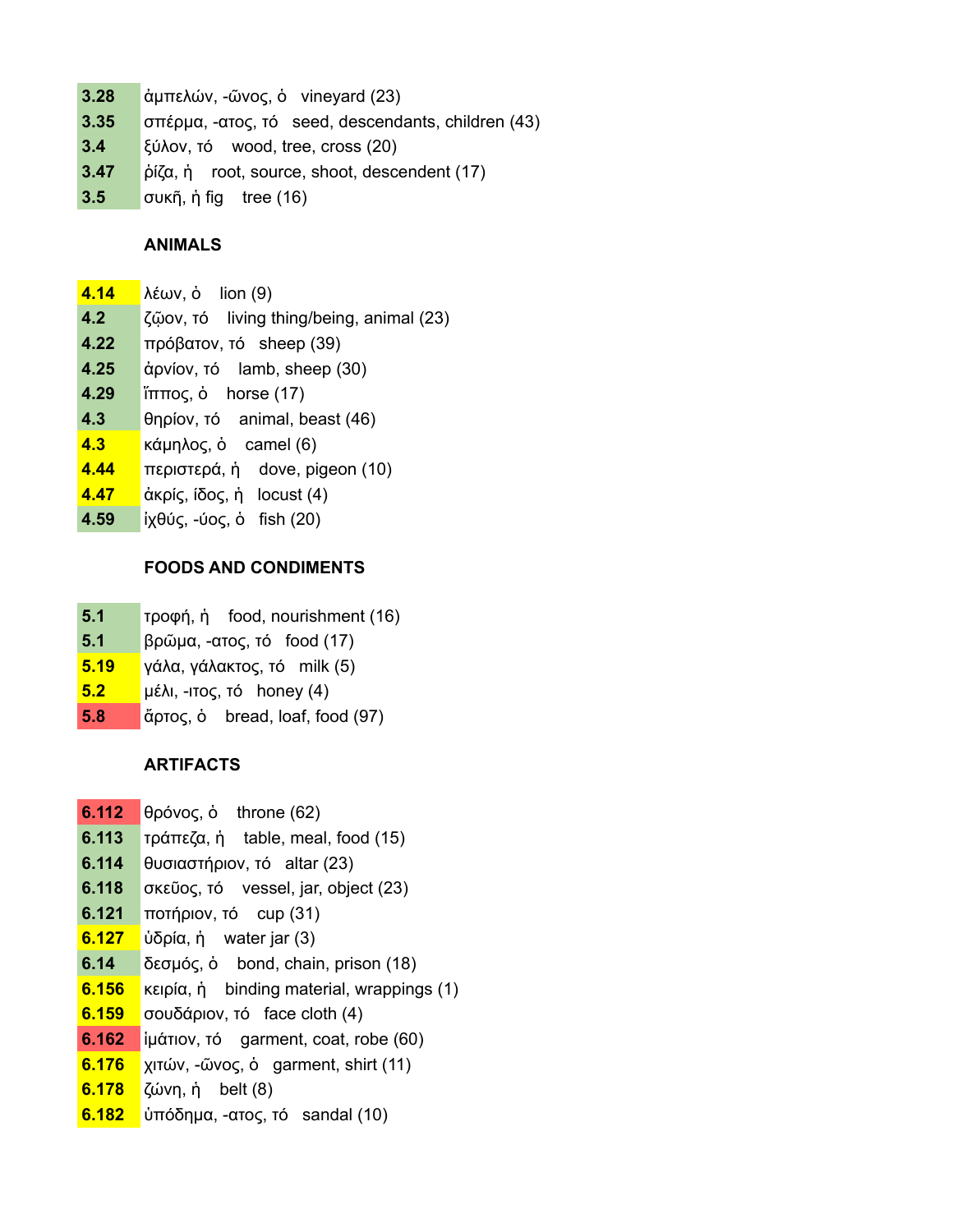- **6.185** δερμάτινος (made of) leather (2)
- **6.192** στέφανος, ὁ crown, wreath, reward (18)
- **6.197** οἴνος, ὁ wine (34)
- **6.2** ἱμάς, -άντος, ὁ strap, thong (4)
- **6.202** ἔλαιον, τό (olive) oil (11)
- **6.25** σκάνδαλον, τό stumbling block, trap, temptation (15)
- **6.27** σταυρός, ὁ cross (27)
- **6.33** μάχαιρα, ἡ sword (29)
- **6.41** πλοῖον, τό boat, ship (67)
- **6.54** σφραγίς, -ῖδος, ἡ seal, mark, inscription (16)
- **6.55** σφραγίζω I seal, mark, certify (15)
- **6.63** γράμμα, -ατος, τό letter (of alphabet), document (14)
- **6.64** βιβλίον, τό book, scroll (34)
- **6.75** δηνάριον, τό denarius (16)

## **CONSTRUCTIONS**

- **7.15** ναός, ὁ temple, sanctuary (45)
- **7.16** ἱερόν, τό temple, sanctuary (70)
- **7.2** οἶκος, ὁ house(hold), home, family, temple (114)
- **7.2** συναγωγή, ἡ synagogue, assembly (56)
- **7.24** φυλακή, ἡ watch, guard, prison (47)
- **7.3** οἰκία, ἡ house(hold), home, family (93)
- **7.38** πυλών, -ῶνος, ὁ gate, entrance (18)
- **7.39** θύρα, ἡ door, gate, entrance (39)
- **7.41** θεμέλιος, ὁ foundation (15)
- **7.75** μνημεῖον, τό grave, tomb (40)
- **7.9** σκηνή, ἡ tent, booth, tabernacle (20)

# **BODY, BODY PARTS AND BODY PRODUCTS**

- **8.1** σῶμα, -ατος, τό body, corpse (142)
- **8.1** κεφαλή, ἡ head, authority, source (75)
- **8.12** θρίξ, τριχός, ἡ hair (15)
- **8.18** ὄψις, -εως, ἡ face, countenance (3)
- **8.18** πρόσωπον, τό face, appearance, person (76)
- **8.19** στόμα, -ατος, τό mouth, speech (78)
- **8.21** γλῶσσα, ἡ tongue, language (50)
- **8.23** ὀφθαλμός, ὁ eye, sight (100)
- **8.24** οὖς, ώτός, τό ear, hearing (36)
- **8.3** χείρ, χειρός, ἡ hand, power (177)
- **8.4** σάρξ, σαρκός, ἡ flesh, body, sinful nature (147)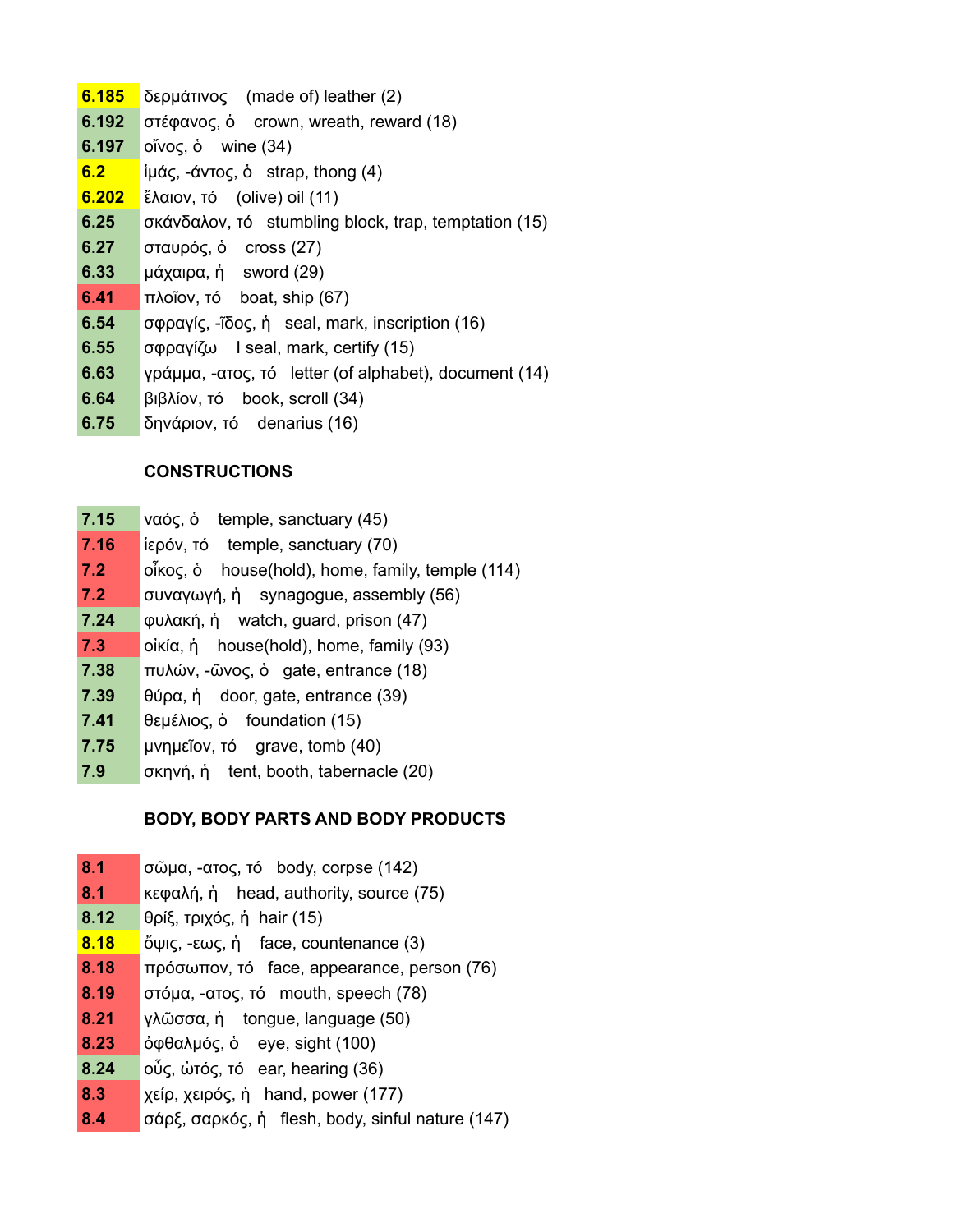- **8.42** ὀσφῦς, -ἡ waist (8)
- **8.49** πούς, ποδός, ὁ foot (93)
- **8.64** αἷμα, -ατος, τό blood, death (97)
- **8.67** κοιλία, ἡ belly, stomach, womb (22)
- **8.9** μέλος, -ους, τό member, part, limb (34)

#### **PEOPLE**

- **9.1** ἄνθρωπος, ὁ man, human being, husband (550)
- **9.1** ἀνήρ, ἀνδρός, ὁ man, husband (216)
- **9.31** πρεσβύτης, -ου, ὁ old man (3)
- **9.31** πρεσβύτερος, ὁ older, elder, presbyter (66)
- **9.33** παρθένος, ἡ/ὁ virgin (15)
- **9.34** γυνή, -αικός, ἡ woman, wife, bride (215)
- **9.37** πρεσβῦτις, -ιδος, ἡ older woman (1)
- **9.41** παῖς, παιδός , ὁ/ἡ boy, child, son, servant (24)
- **9.42** παιδίον, τό child, infant (53)
- **9.43** νήπιος, ὁ infant, child (15)
- **9.46** τέκνον, τό child, son, descendent (98)

#### **KINSHIP TERMS**

- **10.14** πατήρ, πατρός, ὁ father, Father, ancestor, forefather (413)
- **10.16** μήτηρ, -τρός, ἡ mother (83)
- **10.18** γονεύς, -έως, ὁ parent (20)
- **10.2** φυλή, ἡ tribe, nation, people (31)
- **10.32** γενεά, ἡ generation, family, descent (43)
- **10.4** γένος, -ους, τό race, descendent, family (20)
- **10.42** υἱός, ὁ son, Son, descendent, child (377)
- **10.46** θυγάτηρ, -τρός, ἡ daughter, girl (28)
- **10.49** ἀδελφός, ὁ brother, fellow believer (343)
- **10.5** ἀδελφή, ἡ sister (26)
- **10.56** νυμφίος, ὁ bridegroom (16)
- **10.61** χήρα, ἡ widow (26)

## **GROUPS, CLASSES OF PEOPLE, AND MEMBERS**

- **11.1** ὄχλος, ὁ crowd, multitude (175)
- **11.1** λαός, ὁ people, crowd (142)
- **11.31** ποίμνιον, τό flock (5)
- **11.38** ἐθνικός unbelieving, worldly (4)
- **11.4** Ἕλλην, -ηνος, ὁ a Greek, gentile, pagan (25)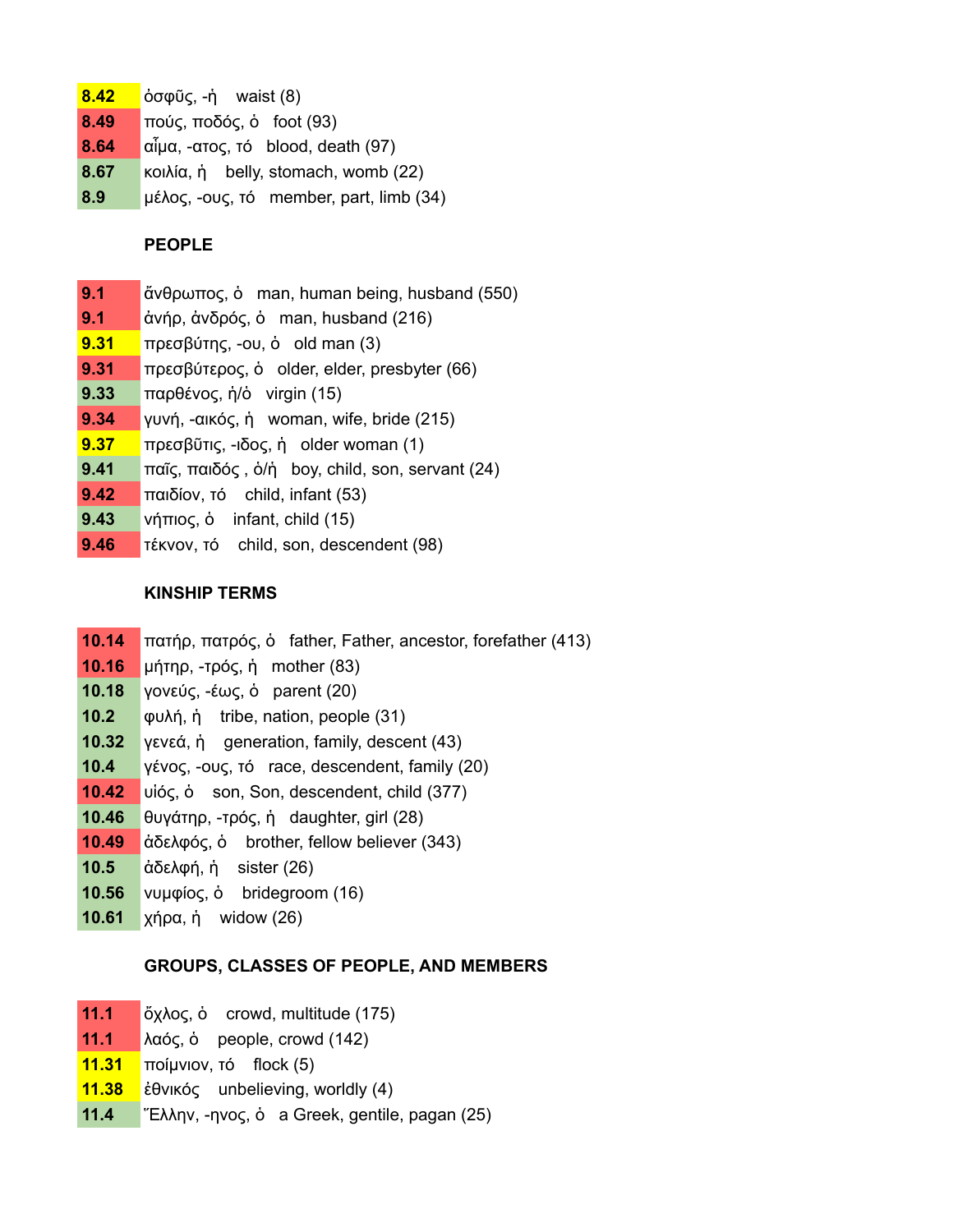- **11.49** Φαρισαῖος, ὁ Pharisee (98)
- **11.52** ἀκροβυστία, ἡ uncircumcision (20)
- **11.55** ἔθνος, -ους, τό nation, gentiles, people (162)
- **11.78** ἐκκλησία, ἡ congregation, assembly, church (114)
- **11.79** συνέδριον, τό Sanhedrin, council (22)
- **11.89** πλησίον neighbor (17)

#### **SUPERNATURAL BEINGS AND POWERS**

- **12.1** θεός, ὁ God, god (1,317)
- **12.18** πνεῦμα, -ατος, τό spirit, Spirit, wind, breath (379)
- **12.2** πνευματικός spiritual (26)
- **12.26** δαιμόνιον, τό demon, evil spirit (63)
- **12.34** Σατανᾶς, -ᾶ, ὁ Satan (36)
- **12.34** διάβολος, ὁ devil, accuser, slanderous (adj) (37)
- **12.5** μεγαλωσύνη, ἡ majesty (3)

#### **BE, BECOME, EXIST, HAPPEN**

- **13.1** εἰμί I am, exist (2,463)
- **13.105** πρᾶγμα, -ατος, τό thing, matter, affair (11)
- **13.138** ἐπιτρέπω I allow, permit (18)
- **13.143** ἐκκλείω I exclude, shut out (2)
- **13.144** προγίνομαι it happens before, be done before (1)
- **13.146** κωλύω I hinder, prevent (23)
- **13.17** εὑρίσκω I find, discover; obtain (mid) (176)
- **13.4** ὑπάρχω I am, exist, am present (60)
- **13.48** γίνομαι I become, come, exist, am born (669)
- **13.5** προτίθημι I present, put forward, display publicly (3)
- **13.65** ἐγείρω I raise up, restore, awaken (144)
- **13.67** ἀνακαινίζω I renew, restore (1)

## **PHYSICAL EVENTS AND STATES**

- **14.1** βρέχω it rains (impers); I send rain (7)
- **14.36** φῶς, φωτός, τό light (73)
- **14.37** φαίνω I shine, appear (31)
- **14.39** φωτίζω I enlighten, give light to, shed light upon (11)
- **14.4** ἄνεμος, ὁ wind (31)
- **14.49** δόξα, ἡ glory, majesty, splendor (166)
- **14.53** σκότος,-ους, τό darkness (31)
- **14.53** σκοτία, ἡ darkness (16)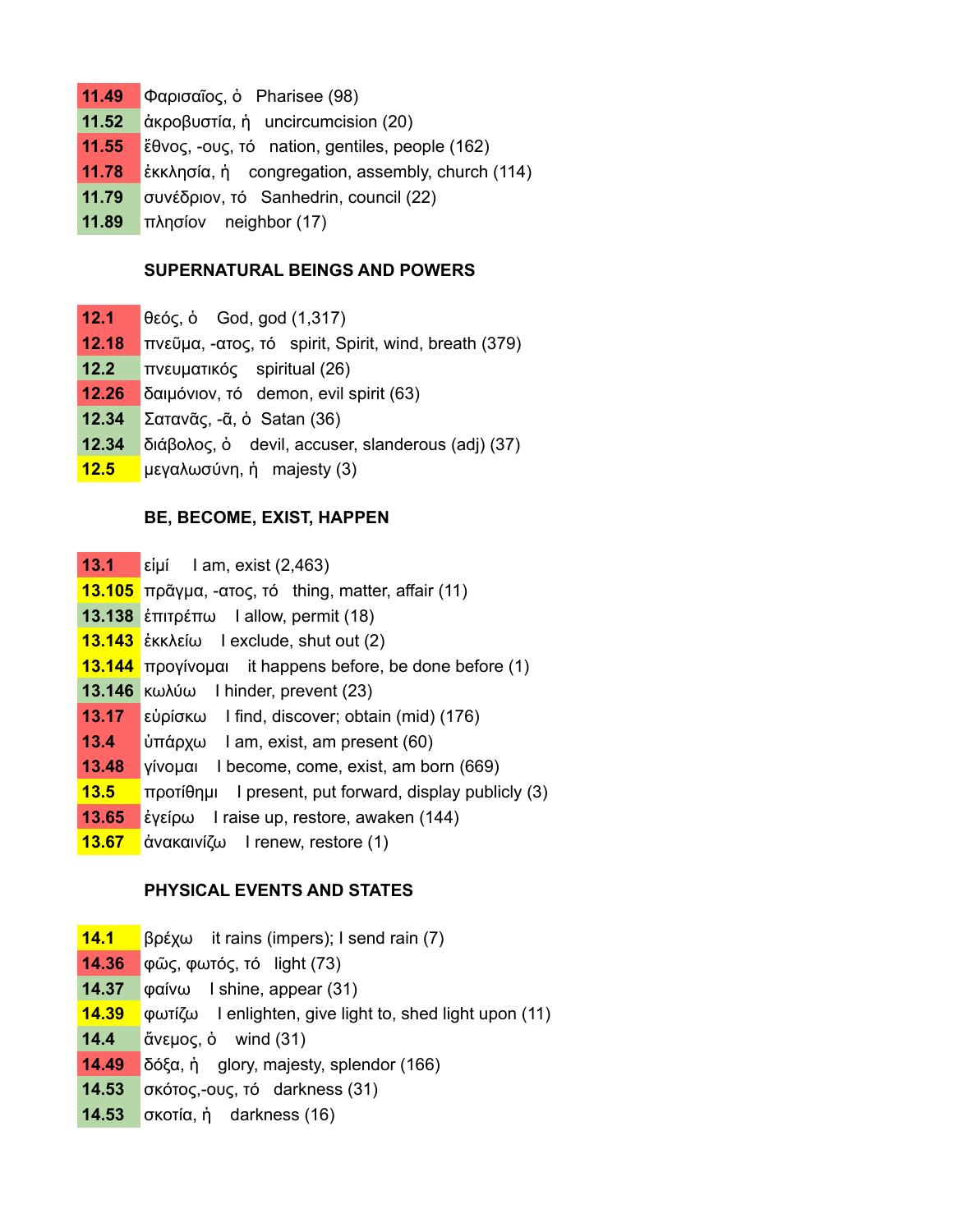- **14.59** νύξ, νυκτός, ἡ night (61)
- **14.74** φωνή, ή voice, sound, call (139)
- **14.78** ὠρύομαι I roar (1)

# **LINEAR MOVEMENT**

| 15.1   | πορεύομαι I go, travel (153)                              |
|--------|-----------------------------------------------------------|
|        | 15.101 Άναβαίνω I go up, ascend (82)                      |
|        | 15.105 έπαίρω I lift up (19)                              |
|        | 15.107 κατέρχομαι I come down, arrive, put in (16)        |
|        | 15.107 καταβαίνω I go down, descend (81)                  |
| 15.118 | $\pi$ ίπτω I fall (down), perish (90)                     |
|        | 15.123 συνέρχομαι I come/travel together, go with (30)    |
| 15.123 | $\sigma$ υνάγω I gather, bring together (59)              |
|        | 15.125 συμφέρω I bring together (15)                      |
|        | 15.143 προάγω I lead out (20)                             |
|        | 15.144 ἀκολουθέω I follow, accompany (90)                 |
|        | 15.158 διώκω   pursue (45)                                |
|        | 15.165 ἄγω I lead, bring $(68)$                           |
| 15.168 | $\pi$ αραλαμβάνω I take (to myself), take with/along (49) |
|        | <b>15.172</b> προσφέρω I bring to, offer $(47)$           |
|        | 15.176 $\dot{\alpha}$ váy I lead up, restore (23)         |
|        | 15.177 ἀπάγω I lead away, bring before (15)               |
|        | <b>15.187</b> φέρω I bear, carry, endure (66)             |
|        | 15.194 είσφέρω I bring in (8)                             |
|        | 15.203 $\alpha$ γήρω I take (up/away), raise (101)        |
| 15.21  | διέρχομαι I go through, cross over (43)                   |
|        | 15.215 βάλλω I throw, cast, put (122)                     |
|        | 15.219 έπιρίπτω I cast upon (2)                           |
|        | 15.225 έμβαίνω I go in, step in, embark (16)              |
|        | 15.227 περιπατέω I walk, live, conduct myself (95)        |
| 15.23  | τρέχω I run (20)                                          |
| 15.28  | παρέρχομαι I pass by, neglect, disobey (29)               |
| 15.35  | ύπάγω I go away, depart (79)                              |
| 15.36  | άνίστημι I stand up, arise, raise, bring to life (108)    |
| 15.37  | άπέρχομαι I go away, depart, pass by (117)                |
| 15.4   | έκπορεύομαι I go out, come out (33)                       |
| 15.43  | άπολύω<br>I release, dismiss, divorce (66)                |
| 15.44  | έκβάλλω I cast out, drive out, lead out (81)              |
| 15.48  | άφίημι<br>I leave, forgive, divorce (143)                 |
| 15.53  | άναχωρέω I go away, withdraw (14)                         |
| 15.61  | φεύγω I flee, avoid (29)                                  |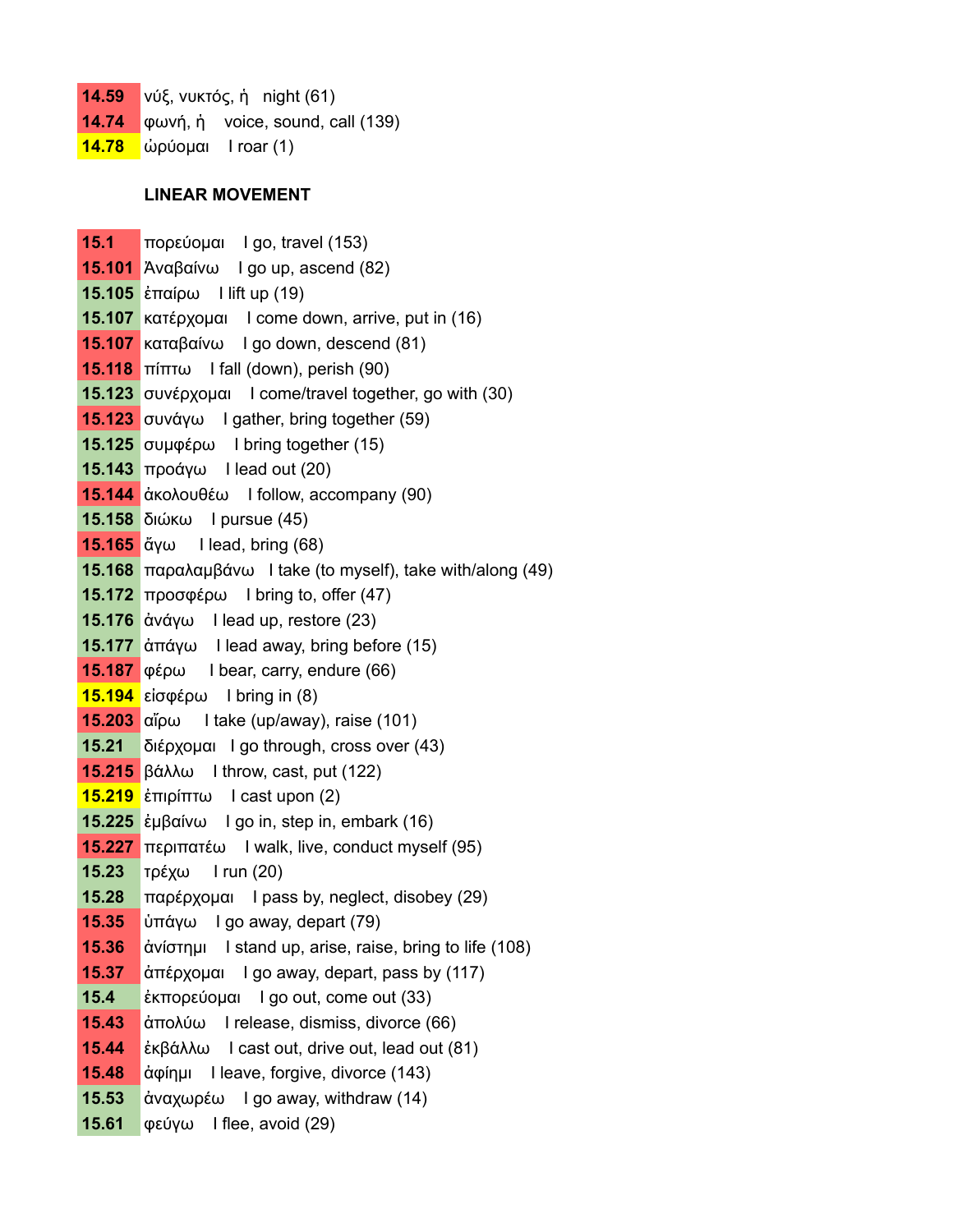- **15.66** ἀποστέλλω I send (out/away) (132) **15.66** πέμπω I send, appoint (79) **15.7** ἔρχομαι I come, go (631) **15.75** ἐγγίζω I draw near, approach (42) **15.77** προσέρχομαι I come/go to, approach (86) **15.78** ὑπαντάω I meet (10) **15.8** ἀπρόσιτος unapproachable (1) **15.84** ἥκω I have come (26) **15.86** πάρειμι I am present, have come (24) **15.86** παρουσία, ἡ coming, arrival (24) **15.88** ὑποστρέφω I turn back, return (35) **15.9** ἐπιστρέφω I turn (around/back), return (36) **15.93** εἰσπορεύομαι I go in, enter (18)
- **15.93** εἰσέρχομαι I come in, go in, enter (194)
- **13.93** ἐξέρχομαι I go out, come out (218)

#### **NON-LINEAR MOVEMENTS**

- **16.14** στρέφω I turn, return (21)
- **16.19** ἐκτείνω I stretch out (16)
- **16.7** σαλεύω I shake (15)

## **STANCES AND EVENTS RELATED TO STANCES**

- **17.12** κάθημαι I sit (down), stay, live (91)
- **17.17** Καθίζω I cause to sit down, appoint (46)
- **17.23** ἀνάκειμαι I lie, recline (14)
- **17.26** κεῖμαι I lie, recline (24)
- **17.29** κύπτω I bend down (2)
- **17.4** περιΐστημι I stand around (4)
- **17.5** ἐφίστημι I stand by, appear (21)

#### **ATTACHMENT**

- **18.1** λαμβάνω I take, receive, seize (258)
- **18.13** δέω I bind, tie (43)
- **18.14** περιδέω I bind, wrap around (1)
- **18.18** λύω I loose (42)
- **18.2** ἐπιλαμβάνομαι I take hold of, catch, arrest (19)
- **18.4** ἁρπάζω I grasp, snatch, seize (14)
- **18.6** κρατέω I grasp, hold (fast), arrest (47)
- **18.6** ἔχω I have, possess, hold (708)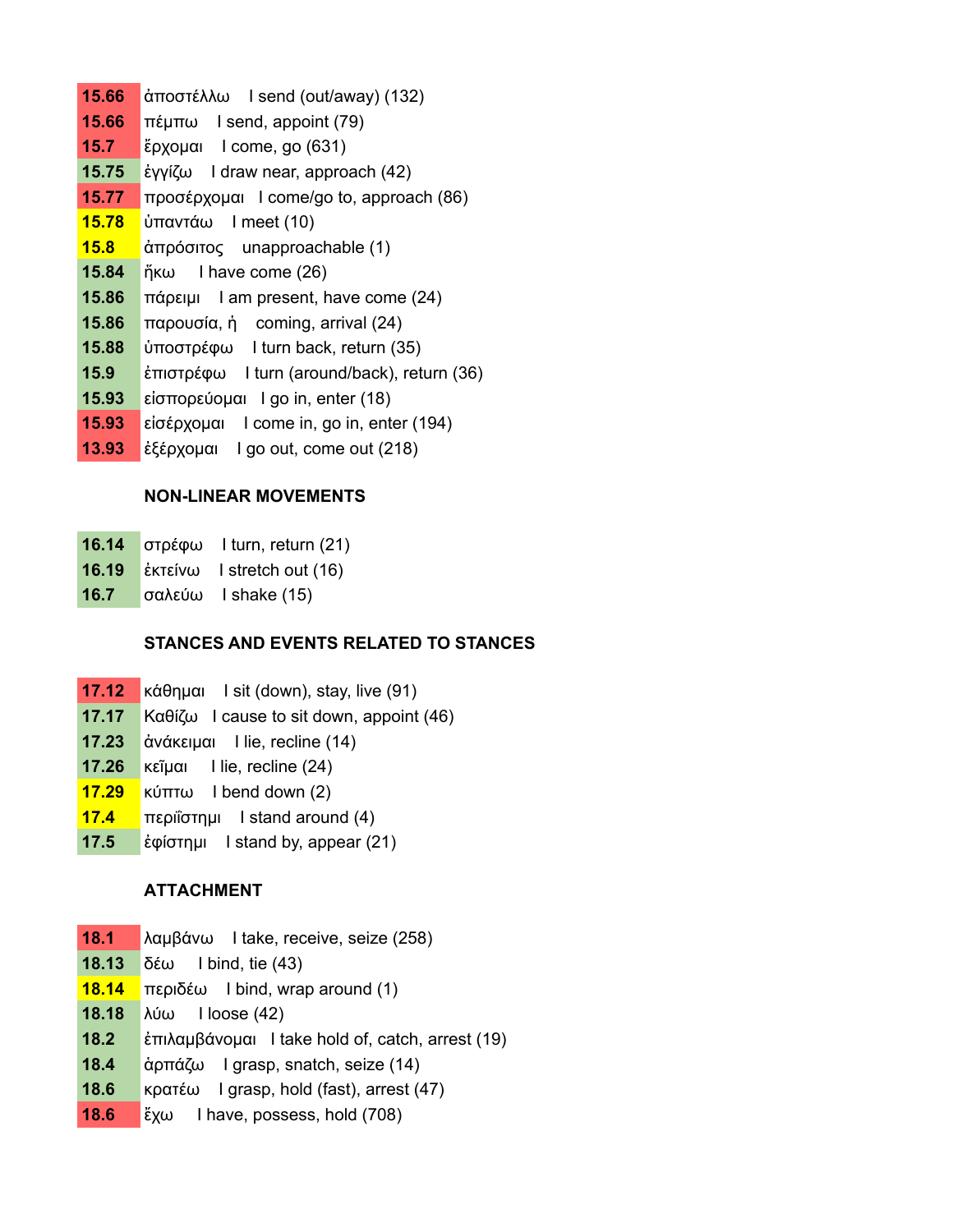## **PHYSICAL IMPACT**

- **19.1** καταβάλλω I lay (a foundation), throw down (2)
- **19.27** σχίζω I split, divide, separate, tear apart (11)
- **19.34** κλάσις, -εως, ἡ breaking (2)
- **19.34** κλάω I break (14)

#### **VIOLENCE, HARM, DESTROY, KILL**

- **20.31** ἀπώλεια, ἡ destruction, ruin (18)
- **20.31** ἀπόλλυμι I destroy, ruin, lose (90)
- **20.54** καταλύω I throw down, destroy, abolish (17)
- **20.6** ἄγριος wild (3)
- **20.61** ἀποκτείνω I kill, put to death (74)
- **20.71** ἀναιρέω I take away, destroy, kill (24)
- **20.76** σταυρόω I crucify (46)
- **20.77** ἀνασταυρόω I crucify (1)

## **DANGER, RISK, SAFE, SAVE**

- **21.18** σωτηρία, ἡ salvation, deliverance (46)
- **21.18** σώζω I save, preserve, heal, deliver (106)
- **21.22** σωτήρ, -ῆρος, ἡ savior, deliverer (24)
- **21.23** ῥύομαι I rescue, deliver (17)

#### **TROUBLE, HARDSHIP, RELIEF, FAVORABLE CIRCUMSTANCES**

- **22.13** πληγή, ἡ blow, plague, wound (22)
- **22.2** θλῖψις, -εως, ἡ tribulation, affliction, oppression (45)
- **22.9** Οὐαί woe (46)

## **PHYSIOLOGICAL PROCESSES AND STATES**

- **23.1** ἐσθίω I eat, consume (158)
- **23.102** τελευτάω I die (11)
- **23.121** νεκρός dead, useless (128)
- **23.126** ἀθανασία, ἡ immortality (3)
- **23.129** καλῶς well (37)
- **23.129** ὑγιής / ὑγιαίνω healthy, sound (11)
- **23.136** ἰάομαι I heal, cure, restore (26)
- **23.139** θεραπεύω I heal, restore, serve (43)
- **23.142** κάμνω I am weary, ill (2)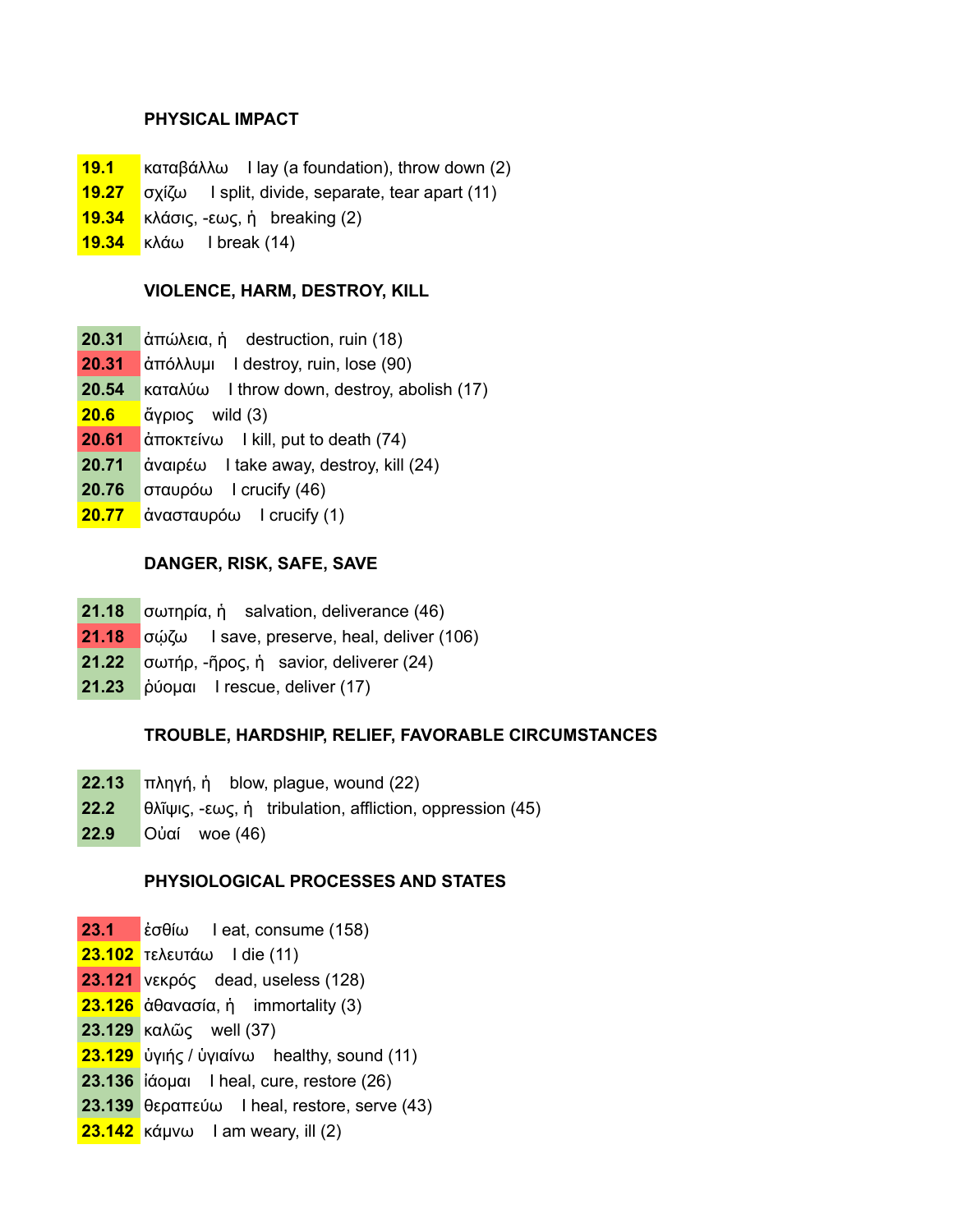**23.143** ἀσθένεια, ἡ weakness, sickness, disease (24) **23.144** ἀσθενέω I am weak, sick, in need (33) **23.145** ἀσθενής weak, powerless, sick (26) **23.15** χορτάζω I feed, satisfy (16) **23.188** αὐξάνω I grow, increase (23) **23.195** βλαστάνω I produce, sprout (4) **23.22** δεῖπνον, τό dinner, supper, banquet (16) **23.29** πεινάω I hunger, am hungry (23) **23.34** πίνω I drink (73) **23.39** διψάω I am thirsty, long for (16) **23.45** καταπίνω I devour, drink down (7) **23.52** τίκτω I bear, give birth to, bring forth (18) **23.52** γεννάω I beget, give birth to (97) **23.66** καθεύδω I sleep (22) **23.66** κοιμάω I (fall) asleep, die (18) **23.72** γρηγορέω I am awake alert, watchful (22) **23.88** ζάω I live, recover (140) **23.88** ζωή, ἡ life (135) **23.89** ζῳογονέω I give life to, preserve life (3) **23.93** ἀνάστασις, -εως, ἡ resurrection (42) **23.99** θνήσκω I die (9) **23.99** θάνατος, ὁ death (120)

**23.99** ἀποθνήσκω I die (111)

## **SENSORY EVENTS AND STATES**

- **24.1** ὁράω I see, perceive (452) ἀκούω I hear, listen, obey (428)
- **24.14** θεάομαι I see, look at, behold (22)
- **24.21** ἐπιφάνεια, ἡ appearance (6)
- **24.29** κρύπτω I hide, conceal, cover (18)
- **24.38** τυφλός blind (50)
- **24.49** ἀτενίζω I look intently (14)
- **24.52** ἀκοή, ἡ hearing, report, ear (24)
- **24.72** γεύομαι I taste, experience (15)
- **24.73** ἅπτω I touch, take hold of (39)
- **24.78** πάθημα, -ατος, τό suffering (16)
- **24.78** πάσχω I suffer (42)
- **24.89** κακοπαθέω I suffer hardship (3)

## **ATTITUDES AND EMOTIONS**

**25.1** εὐχαριστέω I give thanks, am thankful (38)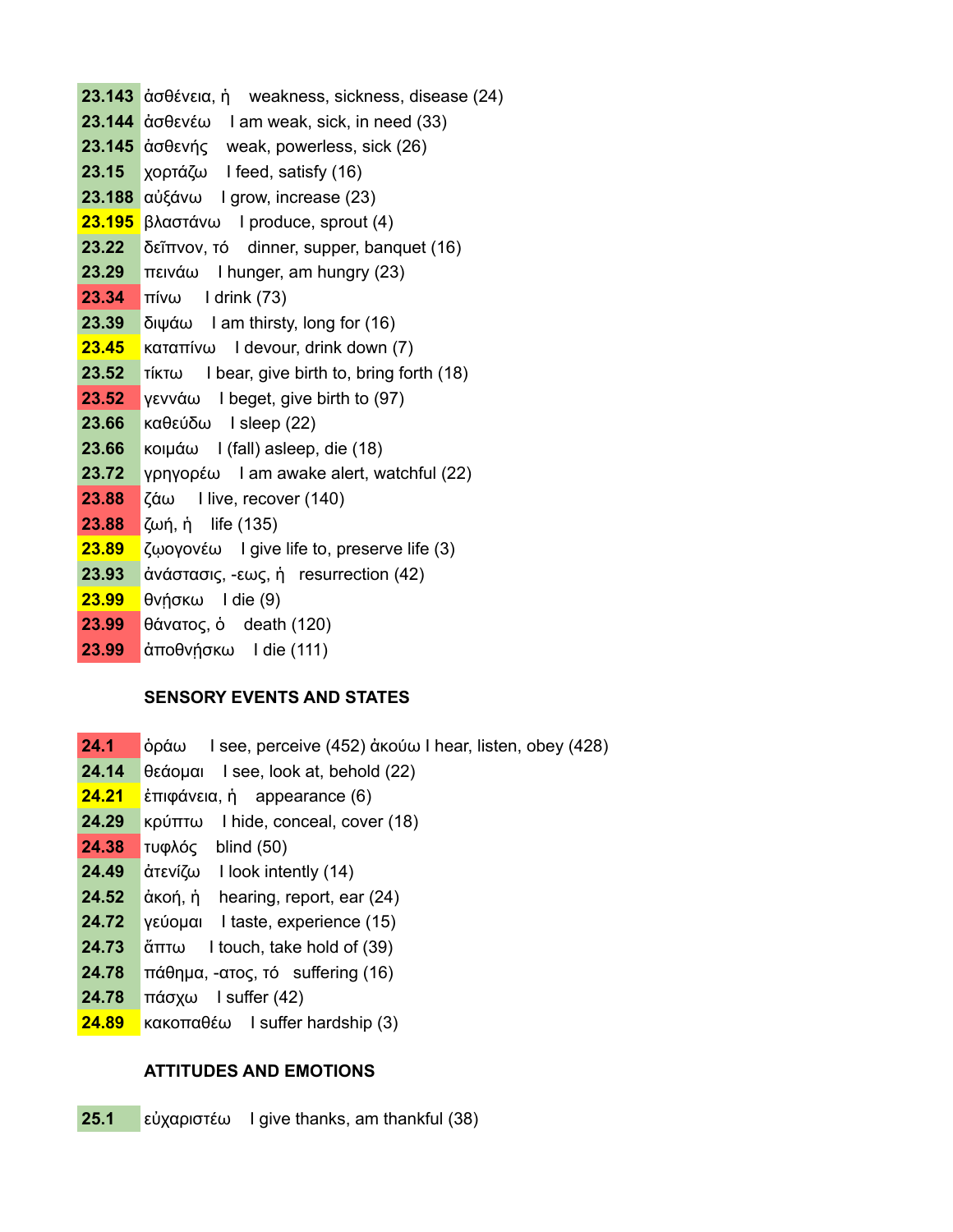**25.1** θέλω I will, want, desire, wish (208) **25.115** ἀπόλαυσις, -εως, ἡ enjoyment (2) **25.119** μακάριος blessed, fortunate (50) **25.12** ἐπιθυμέω I desire, long for, lust for (16) **25.123** χαρά, ἡ joy (59) **25.125** χαίρω I rejoice, am glad; greetings (74) **25.132** ἀγαλλίασις, ἡ exultation (5) **25.132** ἀγαλλίασις, ἡ gladness, great joy (5) **25.137** δακρύω I weep (1) **25.138** κλαίω I weep, cry (40) **25.146** εὐθυμέω I am cheerful (3) **25.15** παράκλησις, -εως, ἡ encouragement, comfort (29) **25.158** παρρησία, ἡ confidence, boldness (31) **25.161** τολμάω I dare, am courageous (16) **25.171** ἀνοχή, ἡ forbearance, tolerance (2) **25.171** ἀνέχω I endure, bear with (15) **25.174** ὑπομονή, ἡ endurance, perseverance, patience (32) **25.177** βαστάζω I bear, endure (27) **25.19** θυμός, ὁ passion, anger, rage (18) **25.196** ἐντρέπω I shame (9) **25.2** ἐπιθυμία, ἡ lust, craving, desire (39) **25.2** παραδειγματίζω I expose, make an example of (1) **25.213** θαυμάζω I marvel, am amazed, wonder (43) **25.218** ἐξίστημι I amaze, confuse (17) **25.223** μέλει it is a care/concern (10) **25.224** μέριμνα, -ης, ἡ care, anxiety, worry (6) **25.225** μεριμνάω I am anxious, worry (19) **25.248** εἰρήνη, ἡ peace (92) **25.252** φοβέω I fear, am afraid, reverence (95) **25.273** λύπη, ἡ grief, sorrow, pain (16) **25.274** λυπέω I grieve, offend (26) **25.281** κατανύσσομαι I am pierced, stabbed (1) **25.3** βούλομαι I wish, want, desire (37) **25.32** ὁμοιοπαθής, –ες, with the same nature, like in every way (2) **25.33** φιλέω I love, like, kiss (25) **25.37** φίλανδρος loving one's husband (1) **25.38** φιλότεκνος loving one's children (1) **25.43** ἀγαπάω I love (143) **25.43** ἀγάπη, ἡ love (116) **25.45** ἀγαπητός beloved, dear (61) **25.56** ἐμβριμάομαι I am deeply moved (with anger), sternly warn (5) **25.59** ἐλπίζω I hope (31)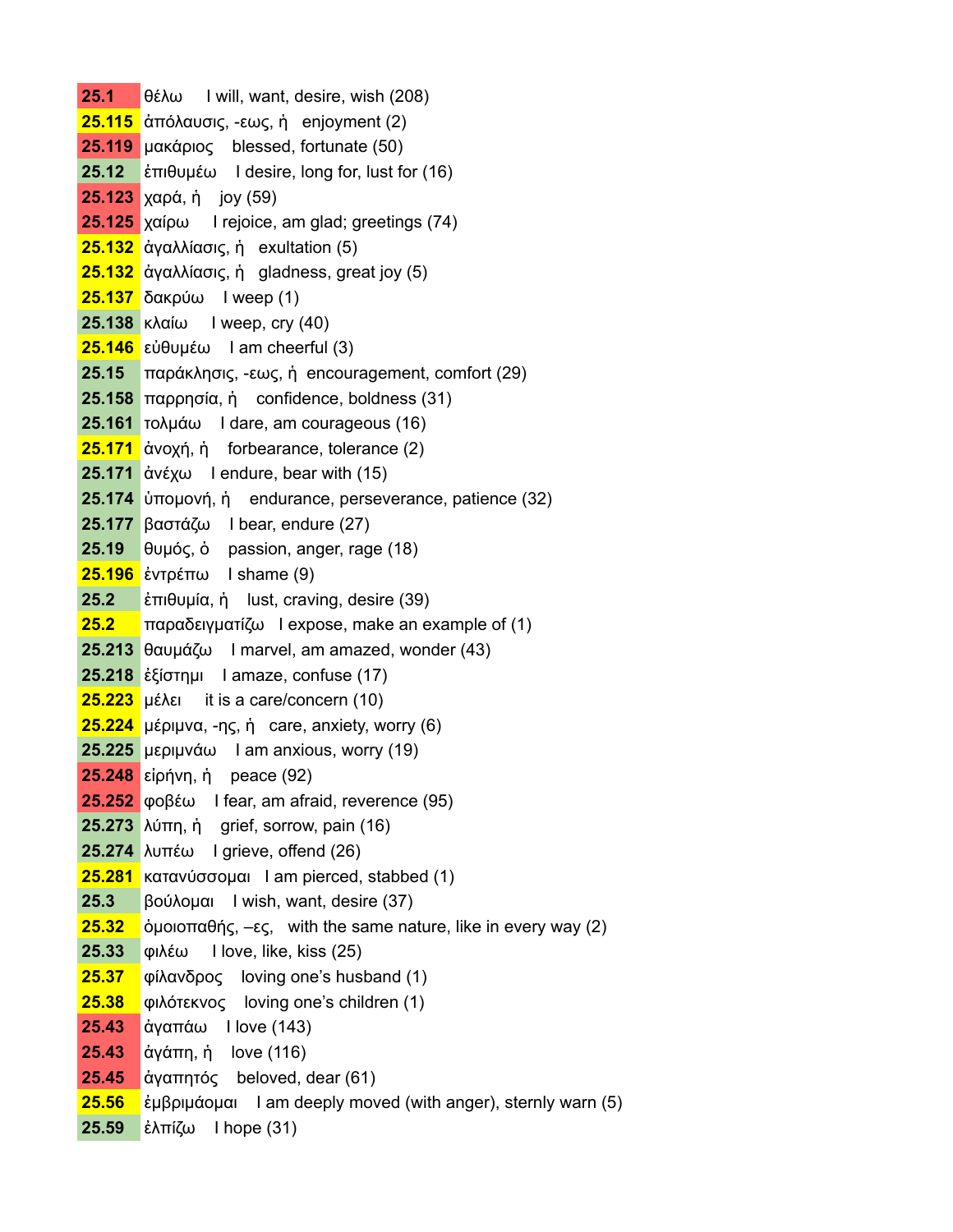- **25.59** ἐλπίς, -ίδος, ἡ hope (53)
- **25.65** ἑκουσίως willingly (2)
- **25.69** προθύμως eagerly (1)
- **25.74** σπουδή, ἡ eagerness, earnestness, diligence (12)
- **25.87** εὐδοκέω I am well pleased, approve (21)
- **25.9** ἀρέσκω I please (17)
- **25.94** εὐάρεστος pleasing (9)

# **PYSCHOLOGICAL FACULTIES**

- **26.13** συνείδησις, -εως, ἡ conscience (30)
- **26.14** νοῦς, νοός, ὁ mind, understanding (24)
- **26.3** καρδία, ἡ heart, mind (156)
- **26.4** ψυχή, ἡ soul, life, living being (103)

# **LEARN**

- **27.12** μανθάνω I learn (25)
- **27.208** ἐπαύριον tomorrow (17)
- **27.22** γραμματεύς, -έως, ὁ scribe, scholar, expert in the law (63)
- **27.34** ζητέω I seek, look for (117)
- **27.45** δοκιμάζω I examine, test, prove (22)
- **27.59** προσέχω I pay attention to, devote myself to (24)
- **27.61** ἐπιγινώσκω I know, understand, recognize (44)

# **KNOW**

- **28.1** οἶδα I know, am acquainted with, understand (318)
- **28.1** γινώσκω I know, understand, perceive, acknowledge (222)
- **28.13** ἀγνοέω I do not know, am ignorant (22)
- **28.15** ἄπειρος unacquainted with, unaccustomed to (1)
- **28.17** γνῶσις, -εως, ἡ knowledge (29)
- **28.18** ἐπίγνωσις, -εως, ἡ knowledge, recognition (20)
- **28.21** γνωστός known, notable (15)
- **28.26** γνωρίζω I make known, reveal, know (25)
- **28.28** φανερός manifest, visible, clear (18)
- **28.36** φανερόω I reveal, make manifest, show (49)
- **28.38** ἀποκάλυψις, -εως, ἡ revelation (18)
- **28.38** ἀποκαλύπτω I reveal, uncover (26)
- **28.39** χρηματίζω I instruct, warn (9)
- **28.47** δείκνυμι I show (33)
- **28.51** ἐνδείκνυμι I show (11)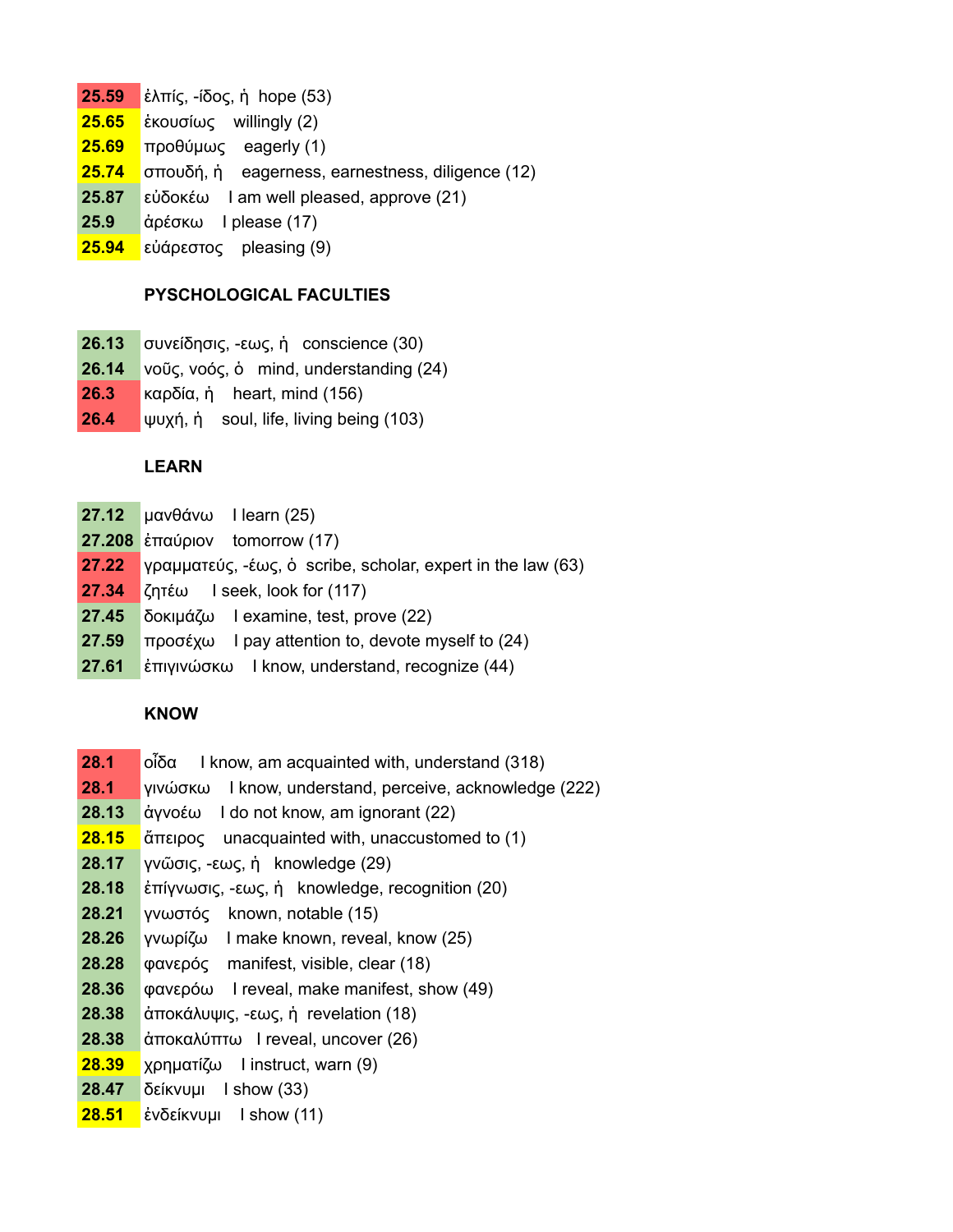- **28.52** ἔνδειξις, ἡ demonstration, proof (4)
- **28.69** κρυπτός hidden, secret (17)
- **28.77** μυστήριον, τό mystery, secret (28)
- **28.79** καλύπτω I cover, hide, conceal (8)

#### **MEMORY AND RECALL**

- **29.7** μιμνήσκομαι I remember, recollect (23)
- **29.7** μνημονεύω I remember, think of, mention (21)

#### **THINK**

- **30.1** διαλογίζομαι I consider, ponder, reason (16)
- **30.1** διαλογισμός, ὁ thought, opinion, dispute (14)
- **30.109** διακρίνω I discriminate, judge, doubt (19)
- **30.109** ἀνακρίνω I judge, examine, call to account (16)
- **30.11** κρίσις, -εως, ἡ judgment, condemnation (47)
- **30.11** κρίμα, -ατος, τό judging, judgment (27)
- **30.112** διάκρισις, -εως, ἡ distinguishing, differentiation (3)
- **30.116** ἀποδιορίζω I divide, separate (1)
- **30.2** φρονέω I think, ponder (26)
- **30.25** νήφω I am sober, self-controlled (6)
- **30.49** πάρεσις, ἡ passing over (1)
- **30.55** προσδοκάω I wait for, look for, expect (16)
- **30.59** θέλημα, -ατος, τό will, wish, desire (62)
- **30.75** κρίνω I judge, decide, condemn (114)
- **30.86** ἐκλέγομαι I choose, elect (22)
- **30.9** λογίζομαι I account, reckon, conclude (40)
- **30.93** ἐκλεκτός chosen, elect (22)

#### **HOLD A VIEW, BELIEVE, TRUST**

- **31.1** πλάνη, ἡ wandering, error, deception (10)
- **31.1** ἀθετέω I nullify, reject, set aside (16)
- **31.15** συμφωνέω I am of one mind, agree (6)
- **31.23** ὁμοθυμαζόν with one mind/purpose (11) \* Spelling Error ὁμοθυμαδόν
- **31.29** νομίζω I think, suppose (15)
- **31.29** δοκέω I think, suppose, seem (62)
- **31.52** ἀποδέχομαι I accept (7)
- **31.8** πλανάω I go astray, be misled, wander about aimlessly (39)
- **31.85** πίστις, -εως, ἡ faith, belief, trust, faithfulness, doctrine (243)
- **31.85** πιστεύω I believe (in), have faith (in), trust, entrust (241)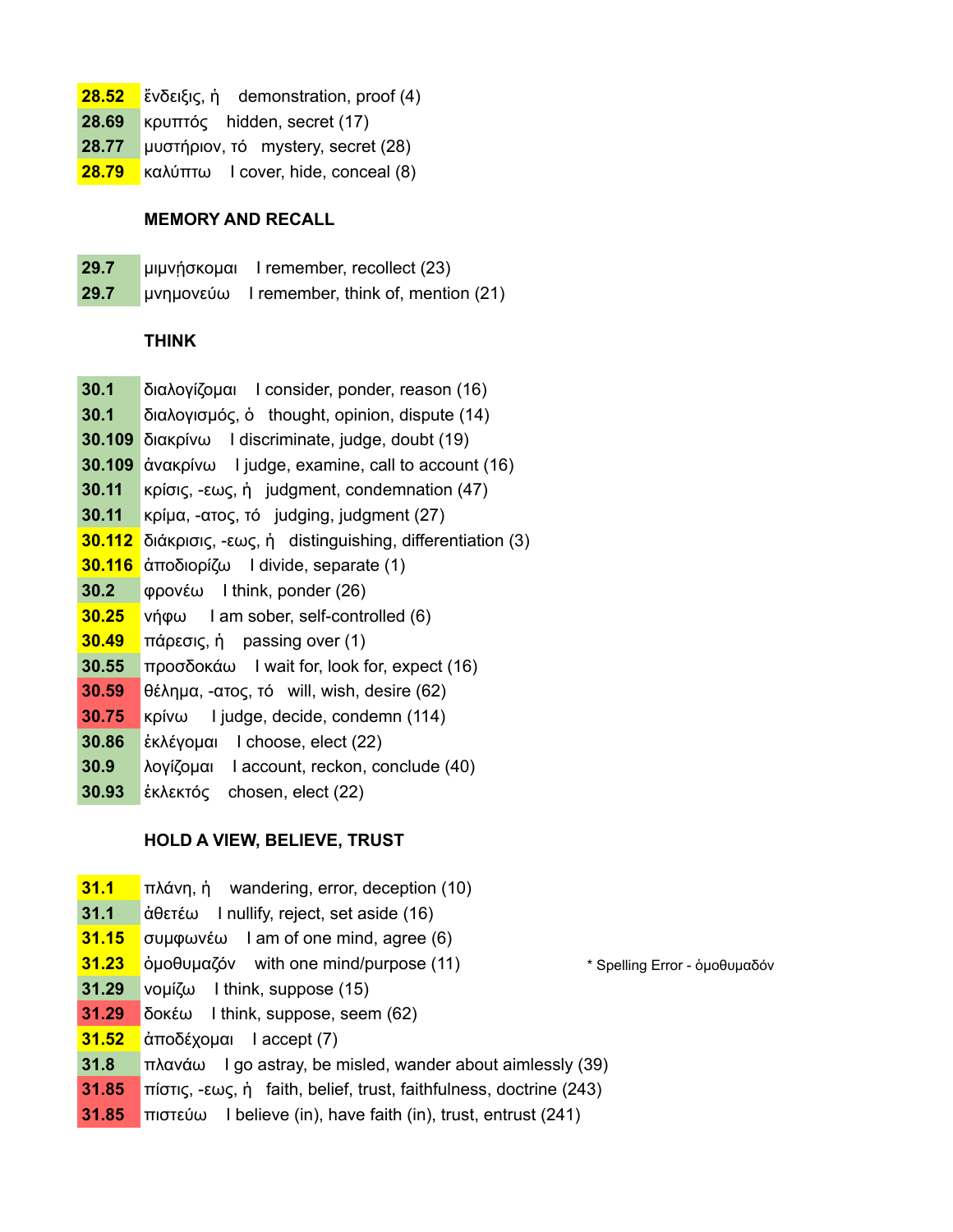- **31.87** πιστός faithful, reliable, believing, trusting (67)
- **31.94** θεμελιόω I make firm, establish (5)
- **31.98** ἄπιστος faithless, unbelieving (23)

#### **UNDERSTAND**

- **32.11** βλέπω I see, look at, watch (132)
- **32.11** θεωρέω I look at, perceive, see (58)
- **32.28** αἰσθητήριον, τό faculty (1)
- **32.33** σοφός wise, clever, skillful (20)
- **32.34** σωφρονέω I am sensible (6)
- **32.37** σοφία, ἡ wisdom, insight (51)
- **32.5** συνίημι I understand, comprehend (26)

#### **COMMUNICATION**

- **33.1** γραφή, ἡ writing, scripture (50)
- **33.111** ψάλλω I sing (praise), make melody (5)
- **33.126** ὄνομα, -ατος, τό name, title, reputation (228)
- **33.131** ἐπικαλέω I call (upon), name (30)
- **33.149** δυσερμήνευτος hard to explain (1)
- **33.15** παραβολή, ἡ parable, comparison, symbol (50)
- **33.161** ἐρωτάω I ask, request (63)
- **33.161** ἐπερωτάω I ask (for) (56)
- **33.163** αἰτέω I ask (for), demand (70)
- **33.168** παρακαλέω I exhort, comfort, urge (109)
- **33.17** δέομαι I ask, pray, beg (22)
- **33.171** δέησις, -εως, ἡ prayer, entreaty, petition (18)
- **33.178** προσευχή, ἡ prayer (36)
- **33.178** εὐχή, ἡ prayer, oath, vow (3)
- **33.178** εὔχομαι I pray, wish (7)
- **33.178** προσεύχομαι I pray (85)
- **33.184** ἀποκρίνομαι I answer, reply (231)
- **33.194** ἀπόστολος, ὁ apostle, messenger (80)
- **33.195** ἄγγελος, ὁ angel, messenger (175)
- **33.197** ἀναγγέλλω I report, announce, proclaim (14)
- **33.198** ἀπαγγέλλω I announce, proclaim, report (45)
- **33.204** καταγγέλλω I proclaim, make known (18)
- **33.206** κηρύσσω I proclaim, announce, preach (61)
- **33.215** εὐαγγελίζω I announce good news, proclaim, preach (54)
- **33.217** εὐαγγέλιον, τό good news, gospel (76)
- **33.219** ἐπαγγέλλομαι I announce, proclaim, promise (15)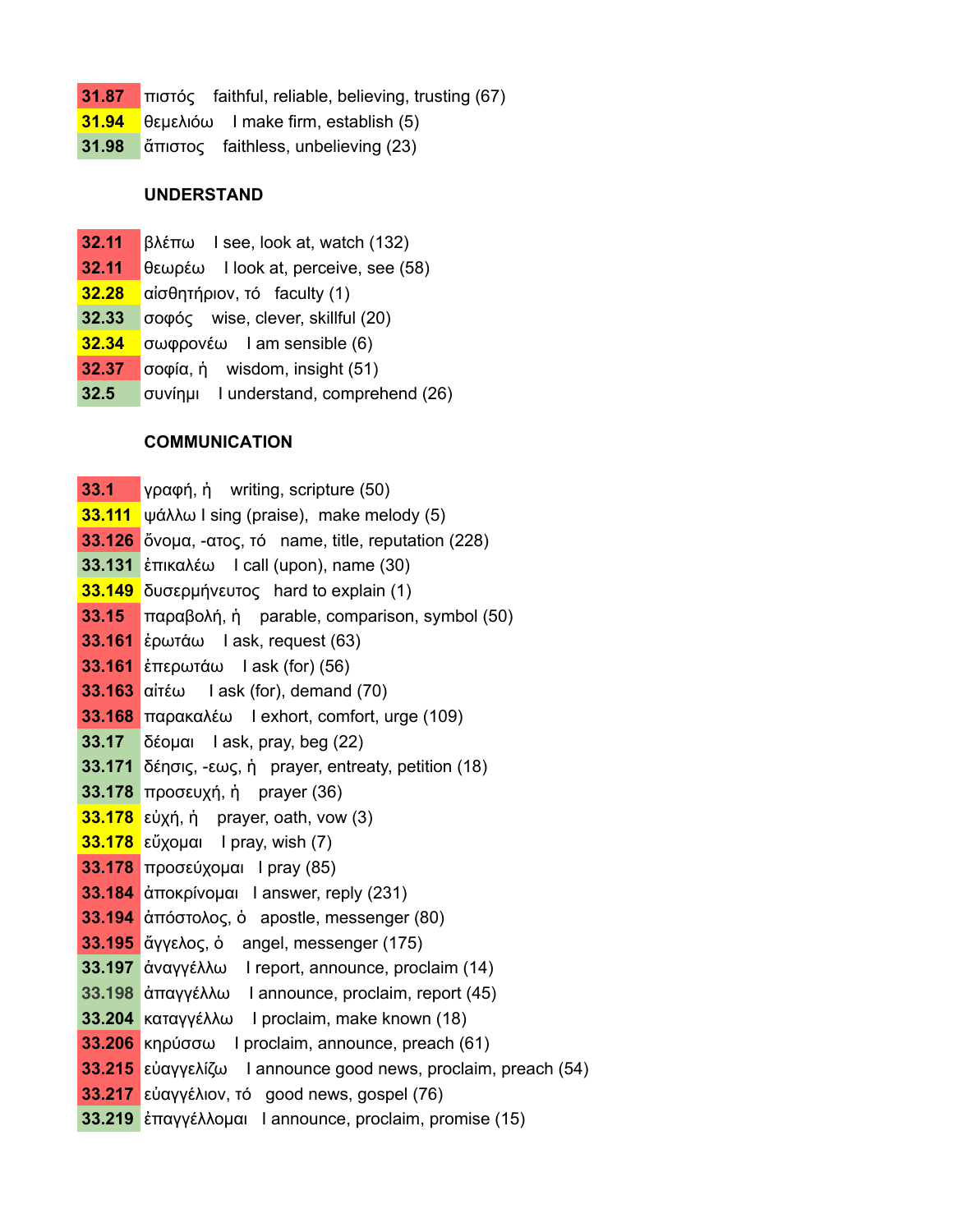**33.224** διδαχή, ἡ teaching [as content] (30) **33.224** διδασκαλία, ἡ teaching, instruction (21) **33.224** διδάσκω I teach (97) **33.229** σωφρονίζω I encourage (1) **33.243** διδάσκαλος, ὁ teacher (59) **33.246** ῥαββί rabbi, master, teacher (15) **33.249** καλοδιδάσκαλος teaching what is good (1) **33.262** μαρτυρία, ἡ testimony, witness (37) **33.262** μαρτύριον, τό testimony, witness, proof (19) **33.262** μαρτυρέω I bear witness, testify, approve (76) **33.27** μάρτυς, ὁ witness (35) **33.274** ἐξομολογέω I confess, admit (10) **33.274** ὁμολογέω I confess, profess (26) **33.274** ὁμολογία, ἡ confession (6) **33.28** ἐπαγγελία, ἡ promise, pledge (52) **33.281** προλέγω I foretell, proclaim beforehand (12) **33.281** προλέγω I tell beforehand (15) **33.301** πείθω I persuade, convince (52) **33.307** καλέω I call, address, invite (148) **33.312** προσκαλέω I summon, call, invite (29) **33.314** κλητός called, invited (10) **33.323** κελεύω I command, order, urge (25) **33.325** διατάσσω I order, direct, command (16) **33.327** παραγγέλλω I command, charge (32) **33.329** ἐντέλλομαι I command (15) **33.33** ἐντολή, ἡ commandment, command, law (67) **33.33** καρπός, ὁ fruit, crop, result (66) **33.331** ἐπιτιμάω I rebuke, reprove, warn (29) **33.333** νόμος, ὁ law, rule, principle (194) **33.344** συνίστημι I recommend, commend (16) **33.349** εὐχαριστία, ἡ thankfulness, thanksgiving (15) **33.354** αἰνέω I praise (8) **33.357** δοξάζω I glorify, praise, honor (61) **33.359** ἐξομολογέω I confess, praise; promise, consent (10) **33.368** καυχάομαι I boast, glory (37) **33.368** καύχησις, ἡ boasting (11) **33.4** βλασφημία, ἡ blasphemy, slander (18) **33.4** βλασφημέω I blaspheme, defame, slander (34) **33.407** ἐμπαίκτης, -ου, ὁ mocker (2) **33.415** ἀνεπίλημπτος above reproach, blameless (3) **33.415** ἀκατάγνωστος beyond reproach (1) **33.417** ἐλέγχω I reprove, correct (17)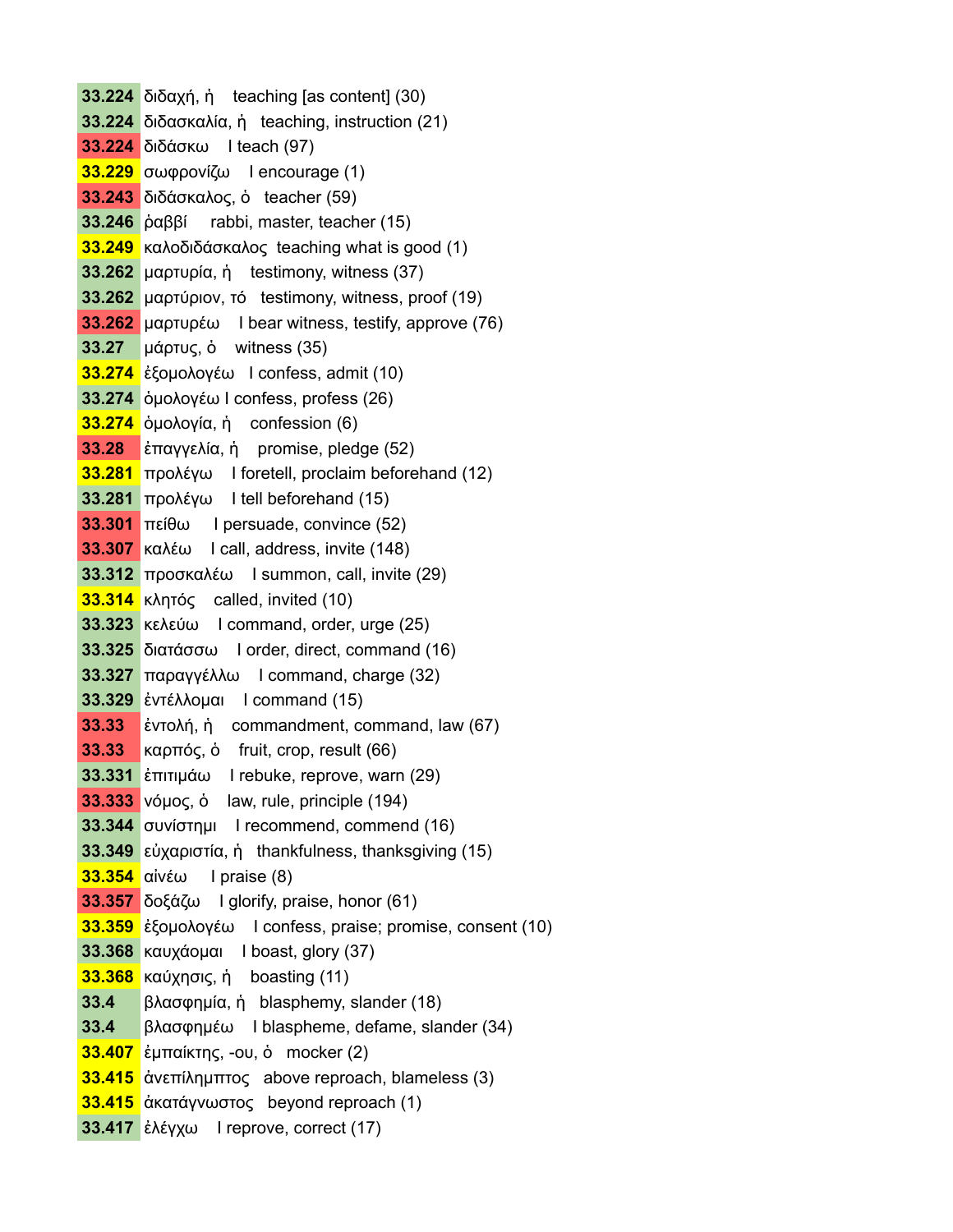**33.425** διαμαρτύρομαι I solemnly urge, exhort, warn (15) **33.427** κατηγορέω I accuse (23) **33.455** ἀντιλέγω I speak against (11) **33.459** προφητεύω I prophesy (28) **33.46** προφητεία, ἡ prophecy (19) **33.463** ὀμνύω I swear, take an oath (26) **33.463** ὅρκος, ὁ oath (10) **33.47** εὐλογέω I bless, praise (42) **33.47** εὐλογία, ἡ blessing, praise (16) **33.477** σημεῖον, τό sign, miracle, wonder (77) **33.48** ἐπιστολή, ἡ letter, epistle (24) **33.48** τέρας, -ατος, τό wonder (16) **33.486** ὄναρ, τό dream (6) **33.61** γράφω I write, record (191) **33.68** ἀναγινώσκω I read (aloud) (32) **33.69** λέγω I say, speak, call (2,353) **33.69** φημί I say, affirm (66) **33.7** λαλέω I speak, say (296) **33.77** φωνέω I call (43) **33.81** βοάω I call, shout, cry out (12) **33.83** κραυγάζω I cry out (9) **33.83** κράζω I cry out, call out (55) **33.9** ῥῆμα, -ατος, τό word, saying, object (68) **33.97** λόγιον, τό a saying, oracle (4) **33.98** λόγος, ὁ word, Word, message, statement, account (330)

# **ASSOCIATION**

- **34.11** φίλος beloved, friend (29)
- **34.26** ἀφίστημι I mislead, go away, fall away (14)
- **34.26** παραπίπτω I fall away, commit apostasy (1)
- **34.4** καταλείπω I leave (behind), abandon, neglect (24)
- **34.44** διαθήκη, ἡ covenant, decree, last will and testament (33)
- **34.5** κοινωνία, ἡ fellowship, communion (19)
- **34.53** δέχομαι I take, receive, welcome (56)
- **34.55** ἀσπάζομαι I greet, welcome (60)
- **34.6** κοινωνός partner, sharer (10)
- **34.66** γαμέω I marry (28)
- **34.67** γάμος, ὁ wedding, marriage (16)
- **34.8** μέτοχος sharing, participating (6)

**HELP, CARE FOR**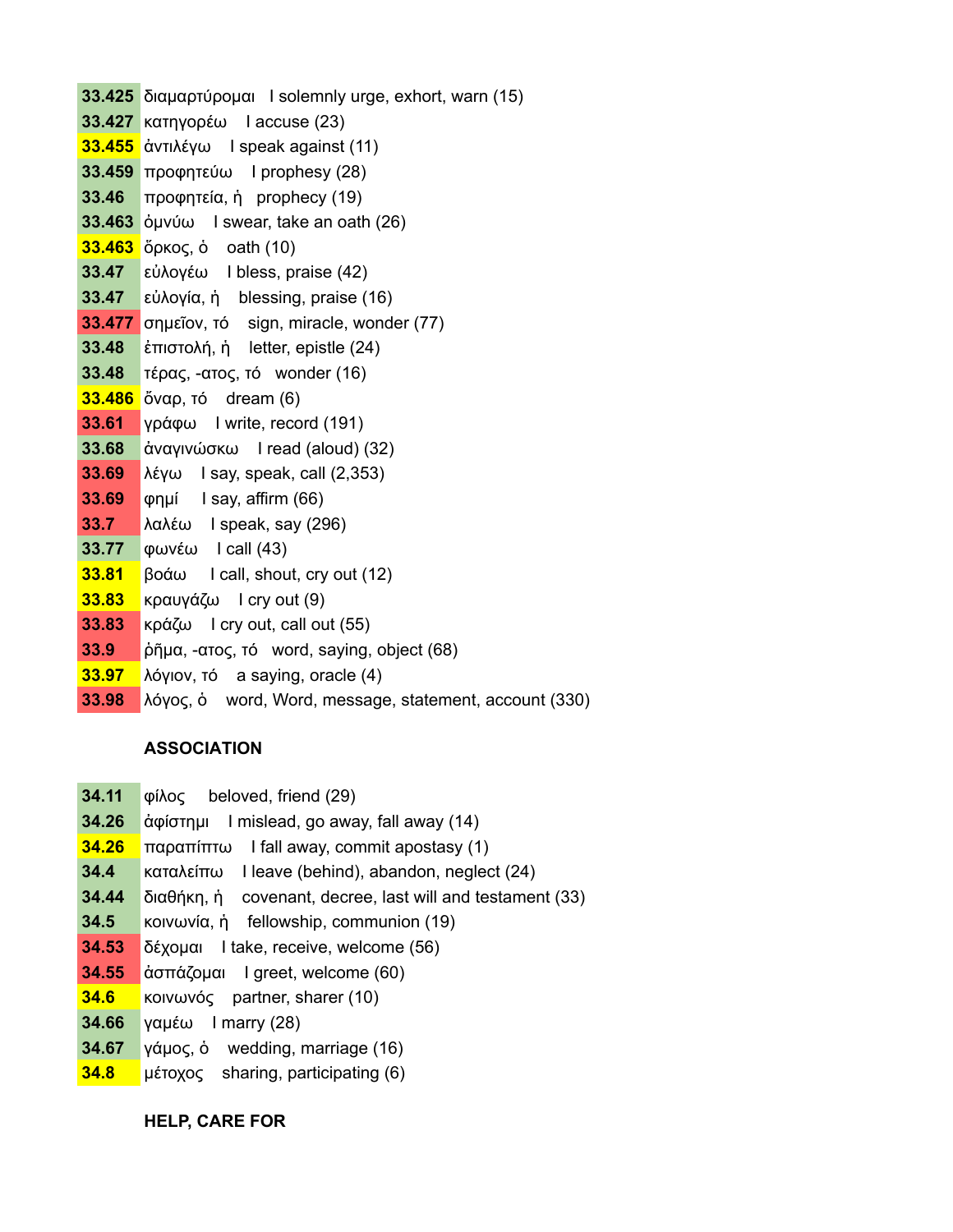- **35.19** διακονέω I serve (37)
- **35.2** διάκονος, ὁ servant, deacon (29)
- **35.2** ὑπηρέτης, -ου, ὁ servant, helper, assistant (20)
- **35.2** ώφελέω I help, aid, benefit (15)
- **35.21** διακονία, ἡ service, office, ministry, deacon (34)
- **35.27** δουλεύω I am a slave, serve, obey (25)
- **35.39** ἐπισκοπέω I oversee, care for (2)

## **GUIDE, DISCIPLINE, FOLLOW**

- **36.1** ἡγέομαι I lead, think, consider (28)
- **36.11** γυμνάζω I train, undergo discipline (4)
- **36.15** ὑπακούω I obey, follow (21)
- **36.15** ὑπακοή, ἡ obedience (15)
- **36.19** τηρέω I keep, guard, obey (70)
- **36.23** ἀπειθέω I disobey (14)
- **36.27** παρακούω I refuse to listen to, disobey (3)
- **36.38** μαθητής, ὁ disciple, follower (261)
- **36.43** ἀρνέομαι I deny, reject (33)

# **CONTROL, RULE**

- **37.104** καθίστημι I bring, appoint (21)
- **37.109** συλλαμβάνω I arrest, catch, become pregnant (16)
- **37.111** παραδίδωμι I hand over, betray, entrust (119)
- **37.117** δέσμιος, ὁ prisoner (16)
- **37.128** ἀπολύτρωσις, -εως, ἡ redemption, release, deliverance (10)
- **37.134** ἐλεύθερος free (23)
- **37.136** καταργέω I cancel, nullify, make void (27)
- **37.17** κατέχω I hold back, restrain, hold fast, possess (17)
- **37.19** καταλαμβάνω I seize, attain, overtake (15)
- **37.199** φυλάσσω I guard, protect (31)
- **37.22** βασιλεύω I reign, rule (21)
- **37.31** ὑποτάσσω I subject (38)
- **37.37** δουλόω I enslave (8)
- **37.42** ἐπιταγή authority (7)
- **37.5** κατακυριεύω I am master/lord over, rule (4)
- **37.5** κυριεύω I rule (7)
- **37.51** κύριος, ὁ lord, master, sir, Lord (716)
- **37.54** ἄρχω I rule; begin (mid) (86)
- **37.56** ἄρχων, -οντος, ὁ ruler, authority, judge (37)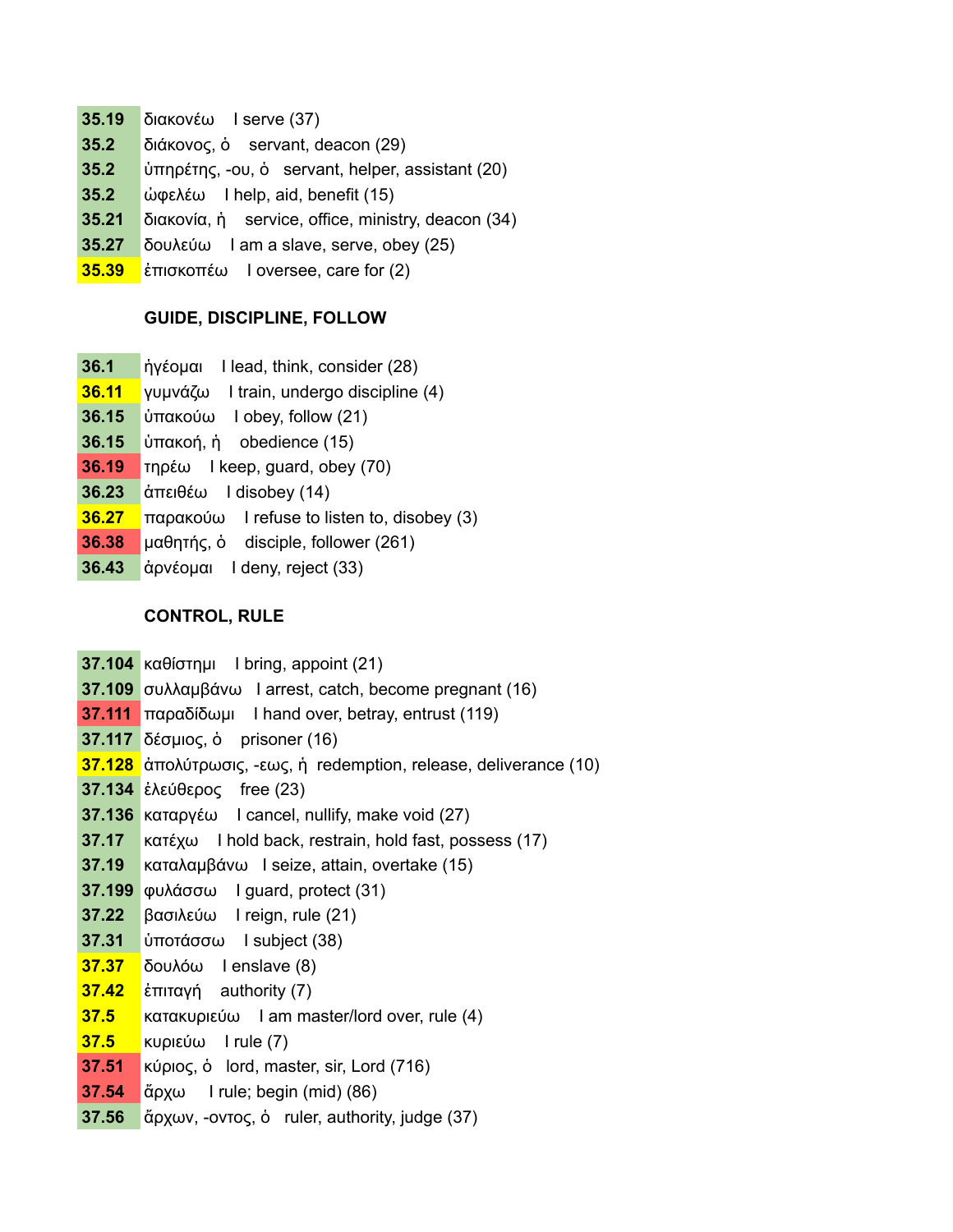**37.59** ἡγεμών, -όνος, ὁ governor, ruler, leader (20) **37.62** δυνάστης, -ου, ὁ ruler, sovereign (3) **37.63** δεσπότης, -ου, ὁ master (10) **37.67** βασιλεύς, -έως, ὁ king (115) **37.74** Καῖσαρ, -αρος, ὁ Caesar, emperor (29)

## **HOSTILITY, STRIFE**

- **39.1** ἀνθίστημι I resist, oppose (14)
- **39.1** ἀντιτάσσω I oppose, resist (5)
- **39.11** ἐχθρός hostile, hated (32)
- **39.26** πόλεμος, ὁ war, battle, fight (18)
- **39.29** ἀγών, -ῶνος, ὁ fight, struggle (6)
- **39.29** ἀγωνίζομαι I fight, struggle (8)
- **39.3** ἐπαγωνίζομαι I contend (1)
- **39.44** ταράσσω I stir up, disturb, trouble (17)
- **39.57** νικάω I conquer, overcome (28)
- **39.9** ἀντίδικος, ὁ adversary, opponent (5)

#### **RECONCILIATION, FORGIVENESS**

- **40.12** ἱλαστήριον, τό propitiation (2)
- **40.8** ἄφεσις, -εως, ἡ forgiveness (17)

#### **BEHAVIOR AND RELATED STATES**

- **41.25** μετάνοια, ἡ repentance (22)
- **41.41** ψυχικός natural, unspiritual, worldly (6)
- **41.52** μετανοέω I repent (34)
- **41.8** κατάστημα, -ατος, τό behavior (1)

#### **PERFORM, DO**

- **42.1** ἕξις, -εως, ἡ maturity, training (1)
- **42.11** ἔργον, τό work, deed, action (169)
- **42.29** ποιέω I do, practice, make (568)
- **42.3** ἐνεργέω I work, produce (21)
- **42.35** κτίζω I create, make (15)
- **42.41** ἐργάζομαι I work, do, perform (41)
- **42.43** ἐργάτης, -ου, ὁ laborer, worker (16)
- **42.47** κοπιάω I work hard, labor (23)
- **42.47** κόπος, ὁ work, labor (18)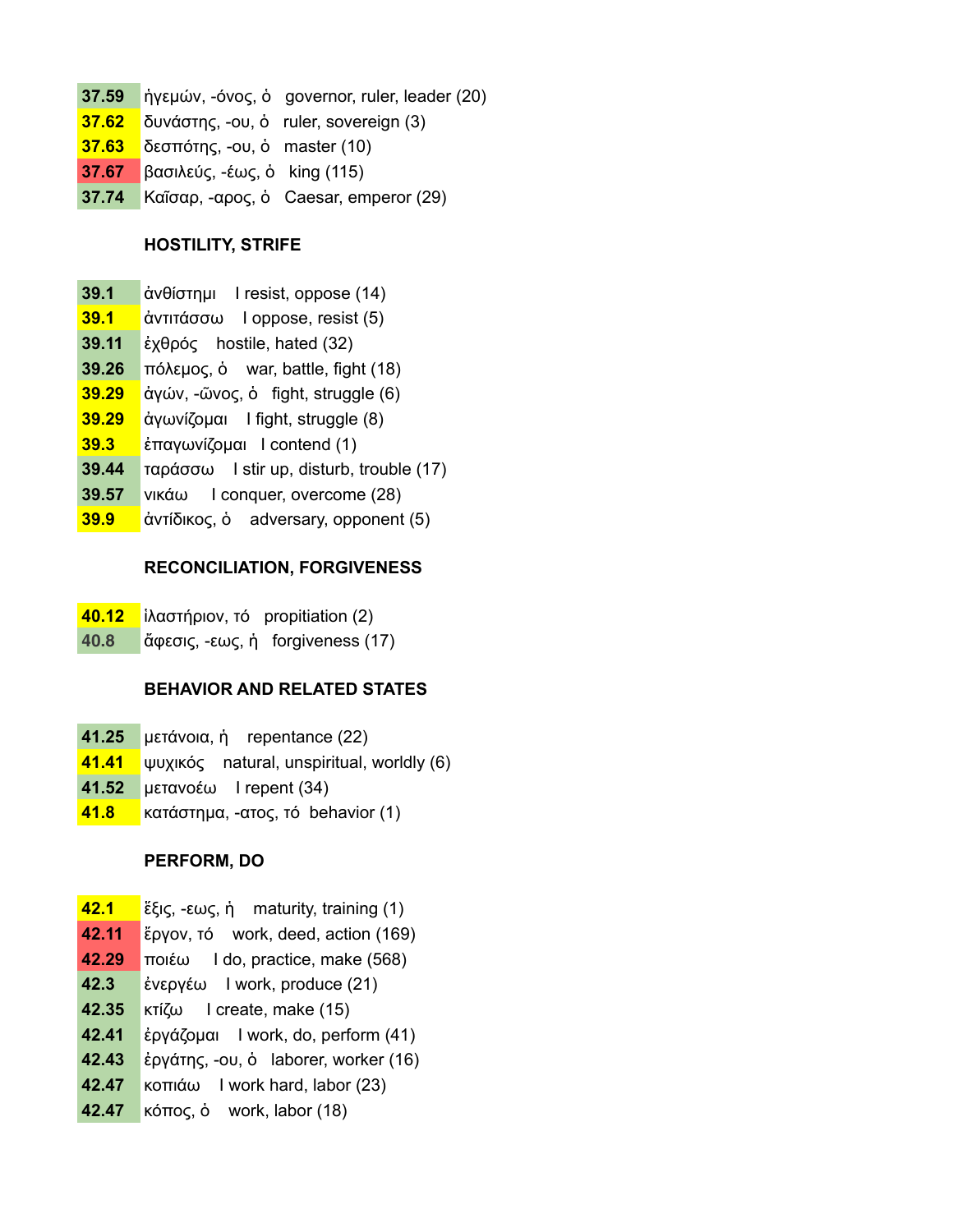**42.8** πράσσω I do, accomplish, practice (39)

# **AGRICULTURE**

- **43.14** θερίζω I reap, harvest (21)
- **43.2** γεωργός, ὁ farmer (19)
- **43.6** σπείρω I sow (52)
- **43.9** ποτίζω I water, give to drink (15)

# **ANIMAL HUSBANDRY**

- **44.1** ἀναβλέπω I look up, see again, receive sight (25)
- **44.3** ποιμαίνω I shepherd (11)
- **44.4** ποιμήν, ένος, ὁ shepherd (18)
- **44.5** ἀρχιποίμην, -ενος, ὁ chief shepherd (1)

# **BUILDING, CONSTRUCTION**

- **45.1** οἰκοδομέω I build (up), erect, edify (40)
- **45.5** ἐποικοδομέω I edify, build up/on (7)

# **HOUSEHOLD ACTIVITIES**

- **46.3** οἰκουργός worker at home (1)
- **46.7** ἀρχιτρίκλινος, ὁ headwaiter (3)

# **ACTIVITIES INVOLVING LIQUIDS OR MASSES**

- **47.1** ἀντλέω I draw (water) (4)
- **47.14** ἀλείφω I anoint (9)
- **47.4** ἐκχέω I pour out, shed (27)
- **47.9** νίπτω I wash (17)

# **ACTIVITIES INVOLVING CLOTHING AND ADORNING**

- **49.1** ἐνδύω I clothe myself, put on, wear (27)
- **49.22** γυμνός naked, poorly dressed (15)
- **49.3** περιβάλλω I put on, clothe, dress (23)
- **49.9** ἐγκομβόομαι I put on (1)

# **FESTIVALS**

**51.2** ἑορτή, ἡ festival (25)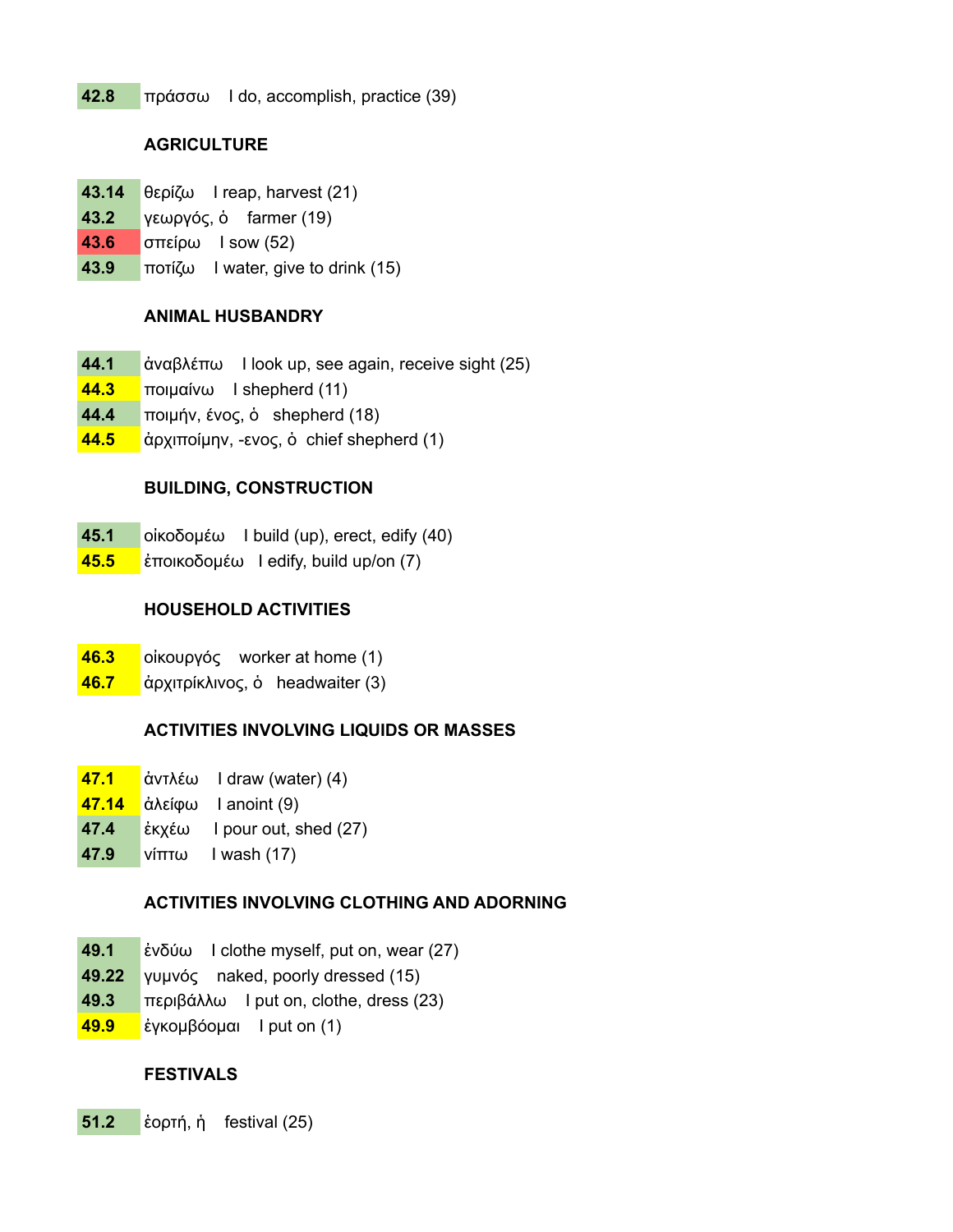## **RELIGIOUS ACTIVITIES**

- **53.1** ἀσέβεια, ἡ impiety (6)
- **53.1** εὐσέβεια, ἡ godliness, piety (15)
- **53.14** λατρεύω I serve, worship (21)
- **53.2** θυσία, ἡ sacrifice, offering (28)
- **53.28** καθαρίζω I cleanse, purify (31)
- **53.28** καθαρισμός, ὁ purification (7)
- **53.31** βαπτισμός, ὁ washing (4)
- **53.39** ἀκάθαρτος unclean, impure (32)
- **53.41** βάπτισμα, -ατος, τό baptism (19)
- **53.41** βαπτίζω I immerse, dip, baptize (77)
- **53.51** περιτομή, ἡ circumcision (36)
- **53.51** περιτέμνω I circumcise (17)
- **53.56** προσκυνέω I worship (60)
- **53.59** φόβος, ὁ fear, reverence, respect (47)
- **53.6** ἱεροπρεπής reverent (1)
- **53.65** νηστεύω I fast (20)
- **53.78** Συμπρεσβύτερος fellow-elder (1)
- **53.79** προφήτης, -ου, ὁ prophet (144)
- **53.82** Χριστός, ὁ Messiah, Christ, Anointed One (529)
- **53.87** ἱερεύς, -εως, ὁ priest (31)
- **53.88** ἀρχιερεύς, -έως, ὁ high priest (122)

# **MILITARY ACTIVITIES**

- **55.15** χιλίαρχος, ὁ military tribune, high ranking officer (21)
- **55.16** ἑκατοντάρχης, -ου, ὁ centurion, captain, officer (20)
- **55.17** στρατιώτης, -ου, ὁ soldier (26)

# **COURTS AND LEGAL PROCEDURES**

- **56.17** ὑπόδικος answerable, accountable (1)
- **56.28** κριτής, -οῦ, ὁ judge (19)
- **56.31** κατακρίνω I condemn, pass judgment on (18)
- **56.34** δικαιόω I justify, vindicate (39)
- **56.4** αἰτία, ἡ cause, reason, accusation (20)

# **POSSESS, TRANSFER, EXCHANGE**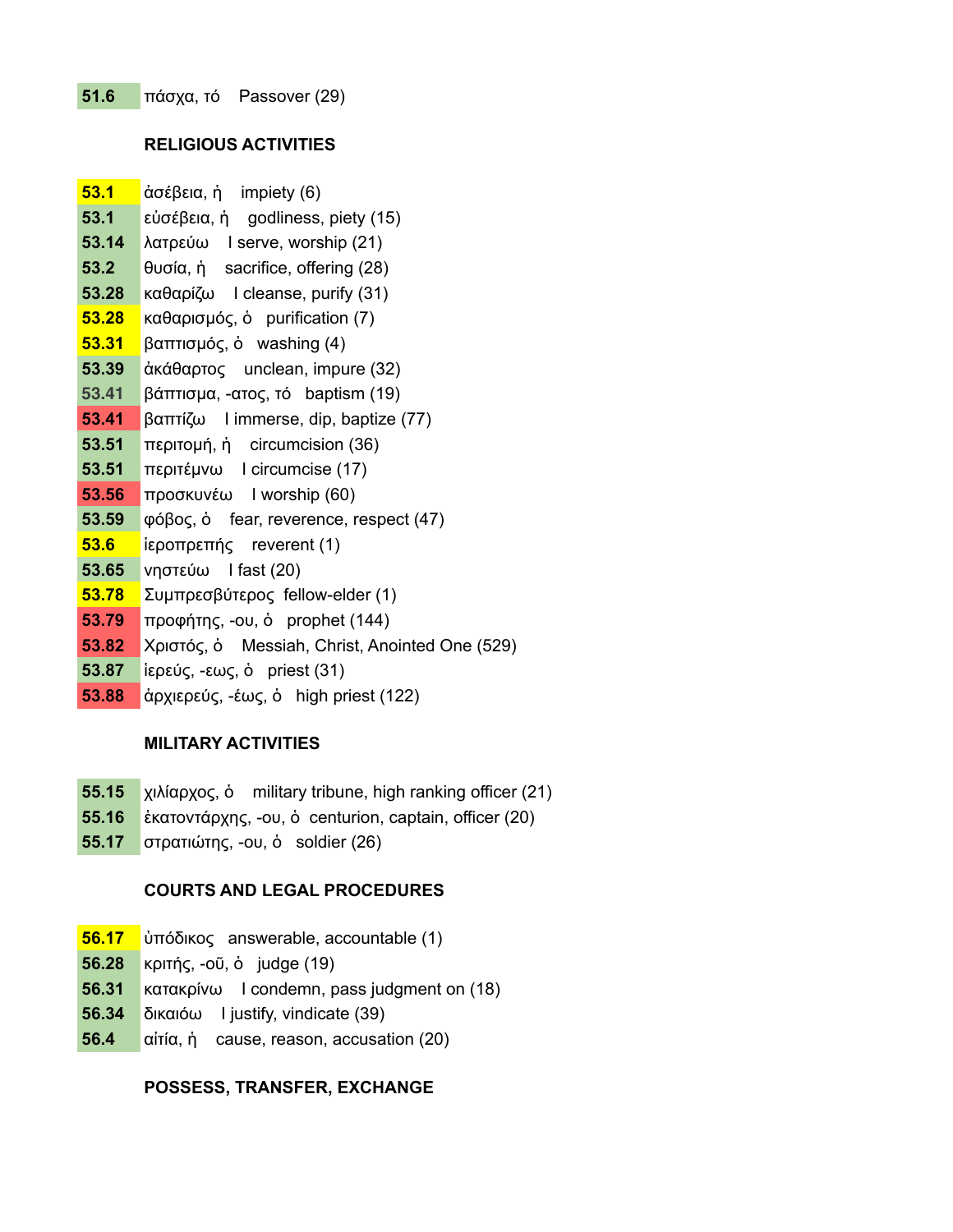**57.1** κοινωνικός generous (1) **57.102** χαρίζομαι I give freely, grant (23) **57.103** χάρισμα, -ατος, τό gift, favor (17) **57.116** παρατίθημι I place before (19) **57.126** κομίζω I receive (10) **57.129** μεταλαμβάνω I share, partake of (7) **57.131** κληρονομέω I inherit, obtain (18) **57.133** κληρονόμος, ὁ heir (15) **57.137** ἀπέχω I have received, am distant (19) **57.145** ἀντί instead of, for, on behalf of (22) **57.15** κτῆμα, -ατος, τό possession (4) **57.153** ἀποδίδωμι I give away, pay, return (48) **57.16** ὕπαρξις, -εως, ἡ property, possession (2) **57.161** τιμή, ἡ honor, value, price (41) **57.173** μισθός, ὁ pay, wages, reward (29) **57.184** τελώνης, -ου, ὁ tax-collector (21) **57.186** πωλέω I sell (22) **57.188** ἀγοράζω I buy, purchase (30) **57.189** κερδαίνω I gain (17) **57.219** ὀφείλω I owe, ought (35) **57.221** ὀφείλημα, -ατος, τό debt (2) **57.222** ὀφειλέτης, -ου, ὁ debtor (7) **57.233** κλέπτης, -ου, ὁ thief (16) **57.24** λῃστής, -οῦ, ὁ robber, bandit, revolutionary (15) **57.246** νοσφίζω / νοσφίζομαι (dep) I keep back (3) **57.25** πλουτέω I am rich (12) **57.26** πλούσιος rich, wealthy (28) **57.28** πιπράσκω I sell (9) **57.3** πλοῦτος, ὁ/τό wealth, riches (22) **57.37** ὑστερέω I fall short of, lack (16) **57.4** χρεία, ἡ need, lack, necessity (49) **57.4** ἴδιος one's own, home, individually (114) **57.42** κενός empty, vain (18) **57.53** πτωχός poor (34) **57.6** μετέχω I share in, eat, drink, enjoy (8) **57.71** δίδωμι I give, grant (415) **57.84** δωρεά, ἡ gift (11) **57.84** δῶρον, τό gift, present, offering (19) **57.84** δωρεά, ἡ gift, bounty (11) **57.85** δωρεάν freely, as a gift, without payment (9) **57.89** διαμερίζω I distribute (11) **57.9** κοινός communal, common (14)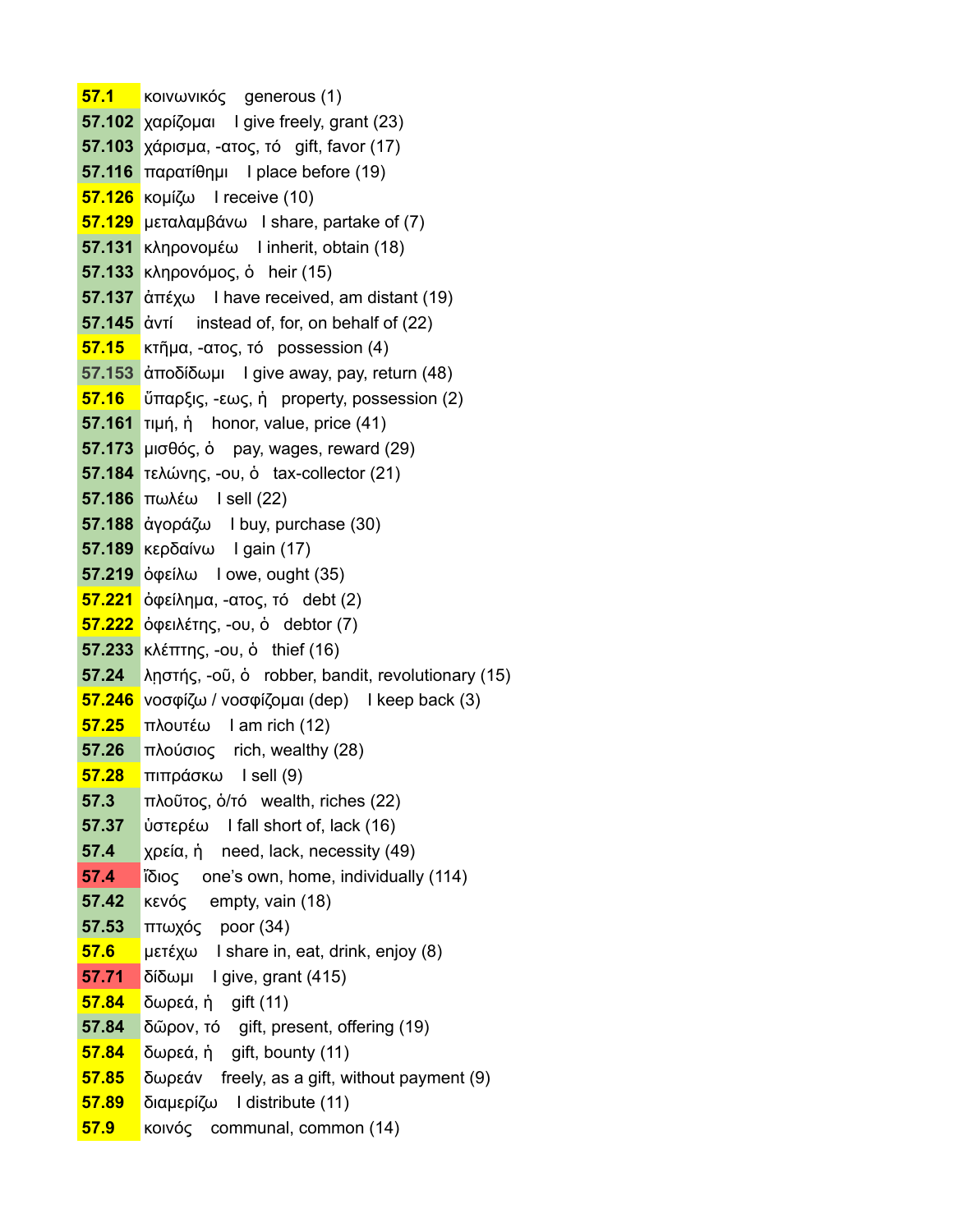- **57.9** κοινός communal, common (14)
- **57.97** εὐμετάδότος generous (1)

#### **NATURE, CLASS, EXAMPLE**

- **58.19** στοιχεῖον, τό fundamental principles (7)
- **58.35** εἰκών, -όνος, ἡ image, likeness, form (23)
- **58.36** ἕτερος other, another, different (98)
- **58.37** ἄλλος other, another, different (155)
- **58.42** διαστολή, ἡ distinction, difference (3)
- **58.5** μόνος only, alone, deserted (114)
- **58.59** τύπος, ὁ type, example, pattern (15)

#### **QUANTITY**

- **59.1** πολύς, πολλή, πολύ much, many, large, great (416)
- **59.18** τοσοῦτος, -αύτη, -οῦτον so great, so large, so many (20)
- **59.23** ἅπας all, everybody, everything (34)
- **59.23** πᾶς, πᾶσα, πᾶν every, all; everyone, everything (1,243)
- **59.25** ἀμφότεροι both, all (14)
- **59.27** ἕκαστος each, every (82)
- **59.29** ὅλος whole, all, entire (109)
- **59.3** ὀλίγος little, few (40)
- **59.31** πλήρης filled, full, complete (16)
- **59.32** πλήρωμα, -ατος, τό fullness, fulfillment (17)
- **59.38** πίμπλημι I fill, fulfill (24)
- **59.42** γεμίζω I fill (8)
- **59.52** περισσεύω I exceed, overflow, abound (39)
- **59.57** πλουσίως richly (4)
- **59.68** πληθύνω I multiply, grow, increase (12)
- **59.7** ὅσος as much as, as many as, as great as (110)
- **59.72** προστίθημι I add (to), increase (18)
- **59.9** πλῆθος, -ους, τό multitude, large amount, crowd (31)

#### **NUMBER**

- **60.1** ἀριθμός, ὁ number, total (18)
- **60.1** εἷς, μία, ἓν one, single (345)
- **60.11** δύο two (135)
- **60.12** τρεῖς, τρία three (68)
- **60.13** τέσσαρες four (41)
- **60.14** πέντε five (38)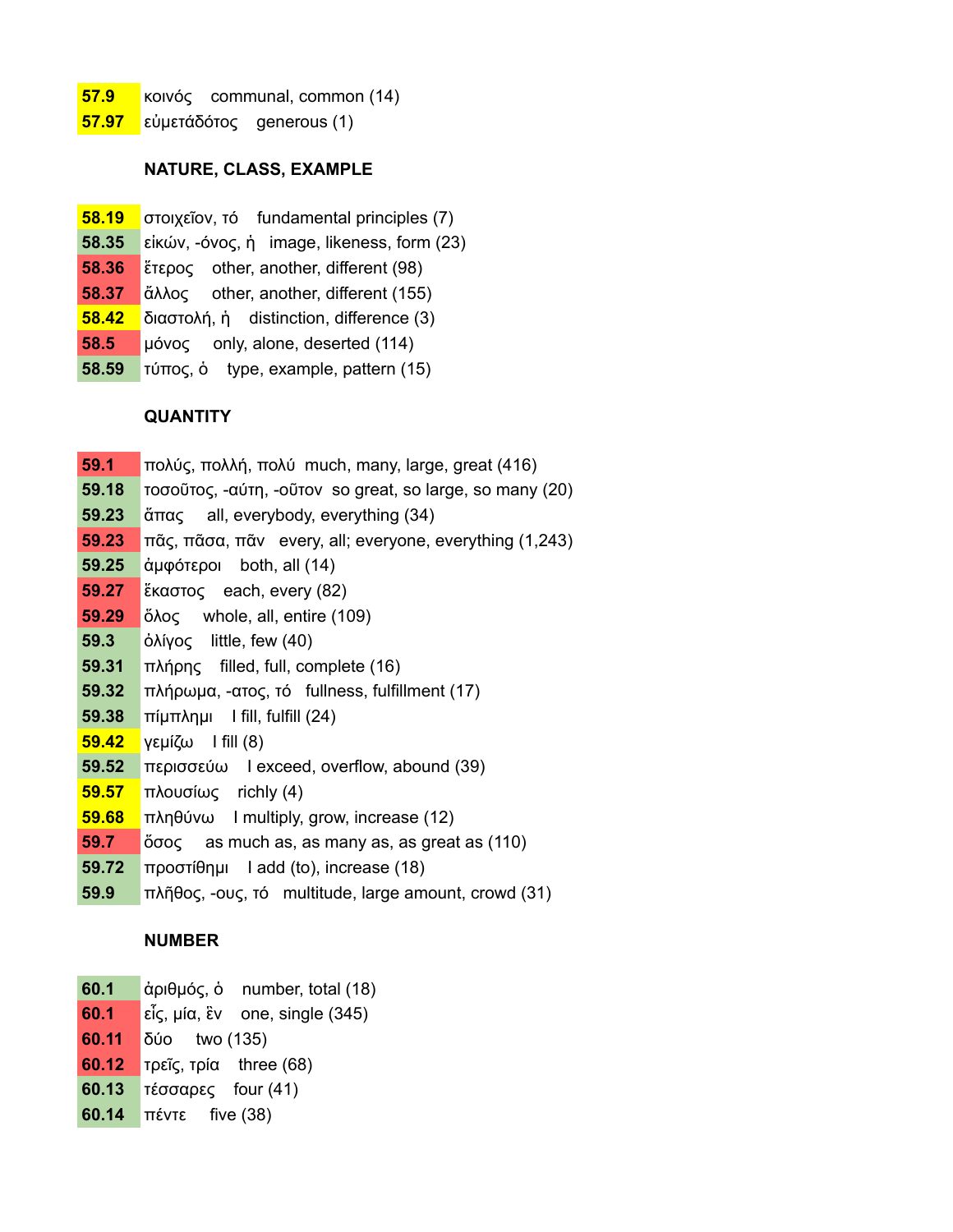**60.15** ἕξ six (13) **60.16** ἑπτά seven (88) **60.18** ἐννέα nine (5) **60.19** δέκα ten (25) **60.21** δώδεκα twelve (75) **60.27** τεσσεράκοντα forty (22) **60.32** ἐνενήκοντα ninety (4) **60.33** ἑκατόν one hundred (17) **60.41 τρισκίλιοι** three thousand (1) *h t**s i* **<b>***s s i i s i i i i i i i i i i i i i i i i i i i i i i* **60.46** πρῶτος first, earlier, foremost (155) **60.49** δεύτερος second (43) **60.5** τρίτος third (56) **60.53** ἕκτος sixth (14) **60.68** ἅπαξ once and for all (14) **60.8** χιλιάς, -αδος, ἡ a thousand (23)

## **SEQUENCE**

- **61.13** ἔσχατος last, end (52)
- **61.9** οὕτως in this manner, thus, so (208)

#### **WHOLE, UNIT, PART, DIVIDE**

- **63.14** μέρος, -ους, τό part, share, district (42)
- **63.18** κλῆρος, ὁ portion, share, lot (11)
- **63.21** λοιπός remaining, rest, other (55)

#### **COMPARISON**

- **64.1** Ὅμοιος like, similar (45)
- **64.1** ὁμοίως likewise, similarly (30)
- **64.12** ὡσεί as, like, about (21)
- **64.12** ὦς as, like, that, about (504)
- **64.13** ὥσπερ (just) as, so (36)
- **64.14** καθώς as, just as, even as (182)
- **64.16** ὡσαύτως likewise, similarly (17)
- **64.2** τοιοῦτος, -αύτη, -οῦτον of such a kind, such (57)
- **64.4** ὁμοιόω I compare, make like (15)

## **VALUE**

**65.1** θησαυρός, ὁ treasure, storehouse (17)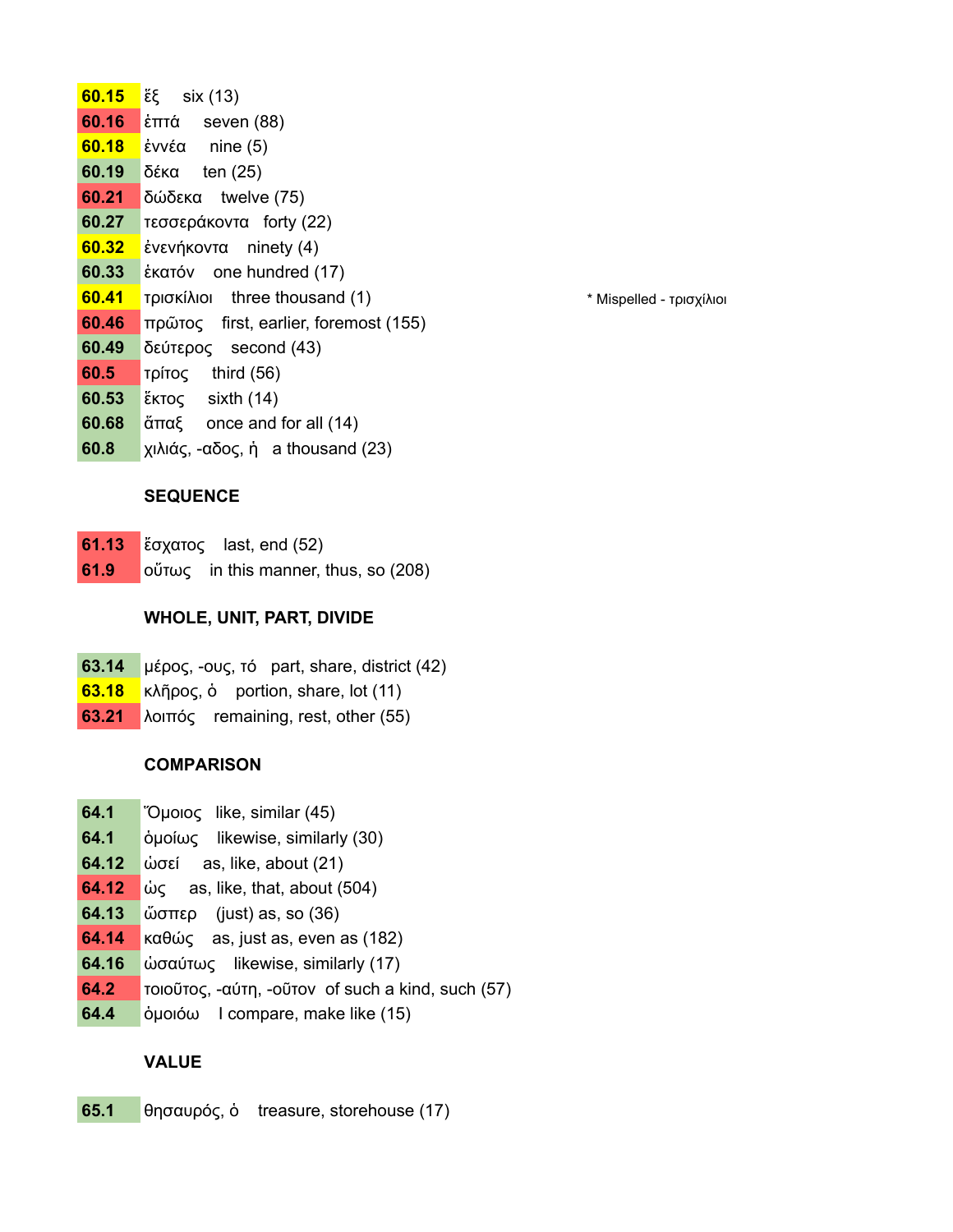- **65.11** ἀποθησαυρίζω I store, lay up (1)
- **65.17** ἄξιος worthy, fit, deserving (41)
- **65.2** ἀγαθός good, useful (102)
- **65.21** κρείττων better (19)
- **65.22** καλός good, beautiful, useful (100)
- **65.57** ἐλάχιστος smallest, least, insignificant (14)

## **PROPER, IMPROPER**

**66.1** πρέπει it is fitting (7)

## **TIME**

| 67.1        | μήποτε never, lest (25)                                  |
|-------------|----------------------------------------------------------|
| 67.1        | οὐδέποτε<br>never $(16)$                                 |
| 67.1        | ὥρα, ἡ hour, moment, time (106)                          |
| 67.1        | καιρός, ο time, season, age (85)                         |
| 67.1        | χρόνος, ὁ time (54)                                      |
| 67.11       | πολλάκις often, frequently, many times (18)              |
| 67.11       | ταχέως quickly, soon, hastily (15)                       |
| 67.113      | $\pi$ αραχρῆμα at once, immediately (18)                 |
|             | $67.115$ Kalvóc new, unused (42)                         |
|             | $67.115$ vέος new, fresh, young (23)                     |
|             | 67.116 νέος young woman (1) (Pertaining to someone young |
|             | <b>67.116</b> νεώτερος young man (11)                    |
| 67.119 ἄχρι | until (conj. or prep. + gen.) (49)                       |
|             | 67.119 µέχρι until (17)                                  |
|             | $67.119$ $\epsilon \omega \zeta$ until, while (146)      |
|             | 67.128 $\text{\textsterling}$ still, yet (93)            |
|             | $67.129$ o $\text{m}$ not yet (26)                       |
| 67.13       | Oὐκέτι no longer (47)                                    |
|             | 67.13 μηκέτι no longer (22)                              |
|             | 67.164 ένιαυτός, ό year, era (14)                        |
|             | <b>67.167</b> ἔτος, -ους, τό year (49)                   |
| 67.17       | $\pi \rho \dot{o}$ before, in front of, at (gen) (47)    |
|             | $67.174$ µήν, -oς, o month, new moon (18)                |
|             | $67.177$ σάββατον, τό Sabbath, week (68)                 |
|             | 67.178 ήμέρα, ή day, time (389)                          |
|             | 67.181 τεταρταΐος happening on the fourth day (1)        |
|             | <b>67.183</b> έπιούσιος daily, for today (2)             |
|             | $67.197$ $\dot{\text{o}}\psi$ (ate, evening (15)         |
| 67.2        | ἤδη now, already (61)                                    |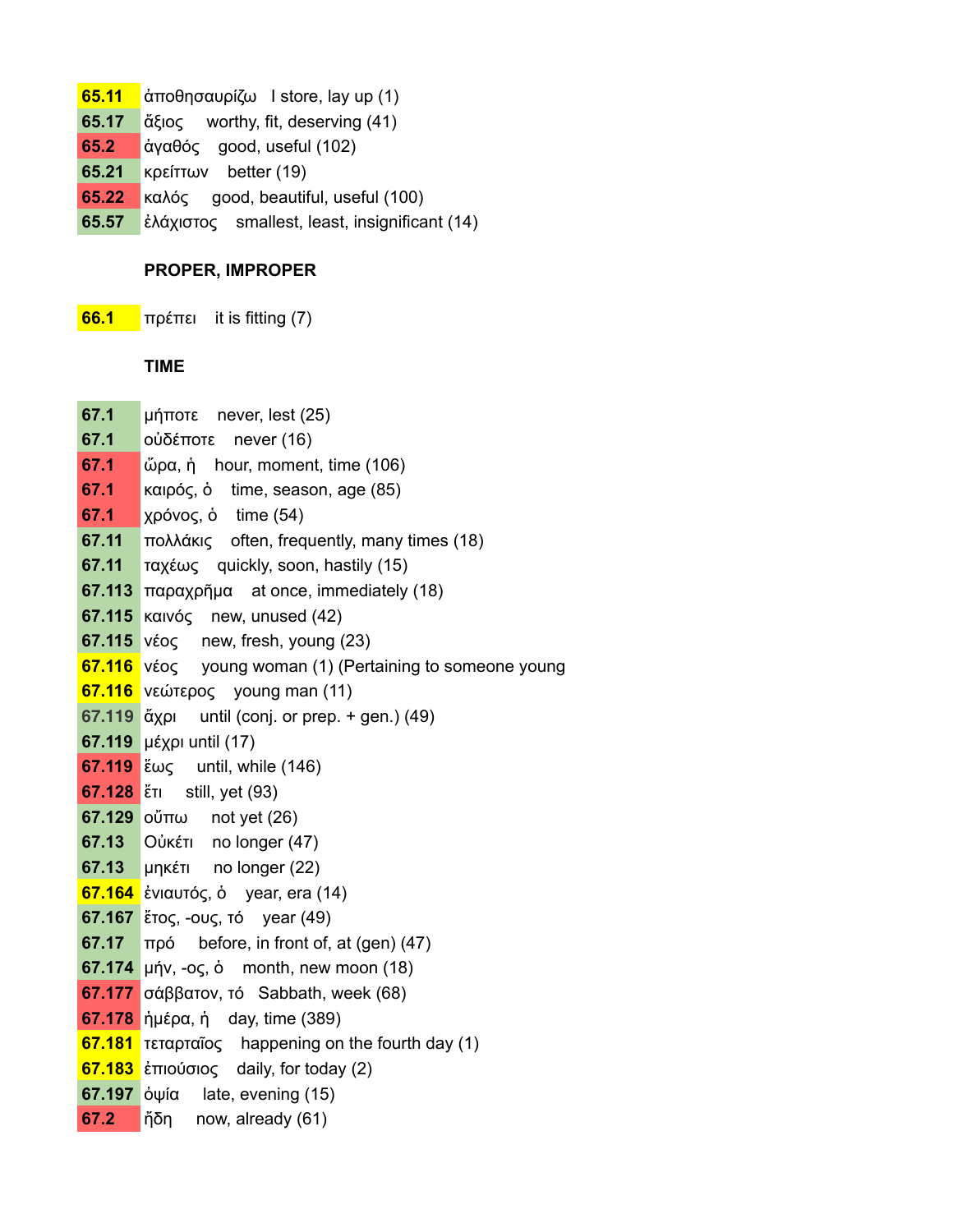|       | $67.207$ $\alpha\check{\psi}$ piov tomorrow, soon (14)  |
|-------|---------------------------------------------------------|
| 67.3  | ὄτε<br>when, while (103)                                |
| 67.31 | ὄταν<br>whenever, when (123)                            |
| 67.32 | if, when (333)<br>ἐάν                                   |
| 67.38 | άρτι<br>now (36)                                        |
| 67.38 | VŨV<br>now, the present (147)                           |
| 67.44 | ἔπειτα<br>then, next $(16)$                             |
| 67.44 | εἶτα<br>then, furthermore (15)                          |
| 67.47 | $T$ or $E$ then (160)                                   |
| 67.48 | $\mu$ ετά with, among, against (gen); after (acc) (469) |
| 67.53 | εὐθύς<br>straight (8)                                   |
| 67.53 | εὐθέως immediately (36)                                 |
| 67.53 | εὐθύς immediately, at once (51)                         |
| 67.55 | $\pi \dot{\alpha}$ λιν again, furthermore (141)         |
| 67.62 | μέλλω I am about to, am going to, intend (109)          |
| 67.65 | άρχή, ή beginning, origin, ruler (55)                   |
| 67.87 | σήμερον today (41)                                      |
| 67.88 | Πάντοτε always (41)                                     |
| 67.9  | once, formerly, ever (29)<br>ποτέ                       |
| 67.9  | when? (19)<br>πότε                                      |
| 67.95 | $\alpha$ ίών, -ῶνος, ὁ eternity, age, world (122)       |
| 67.96 | αἰώνιος eternal (71)                                    |
| 67.97 | παλαιός old, former (19)                                |

# **ASPECT**

- **68.22** τελέω I finish, complete (28)
- **68.22** τελειόω, τό I complete, make perfect (23)
- **68.22** ἐπιτελέω I complete, finish (10)
- **68.26** πληρόω I (ful)fill, complete (86)
- **68.45** φράσσω I shut, close (3)
- **68.46** παύω I stop, cease (15)
- **68.68** προσκαρτερέω I am devoted to, continue in, hold fast to (10)

## **AFFIRMATION, NEGATION**

| 69.1  | yes, certainly, indeed (33)<br>ναί                                   |
|-------|----------------------------------------------------------------------|
| 69.16 | [interrogative particle expecting a negative answer] (18)<br>uńti    |
| 69.2  | οű<br>no (17)                                                        |
| 69.2  | not (with ind verbs and positive answer questions) (1,621)<br>ΟÙ     |
| 69.3  | not (with non-ind verbs and negative answer questions) (1,042)<br>uń |
| 69.4  | not, no (used with positive answer questions) (54)<br>ούχί           |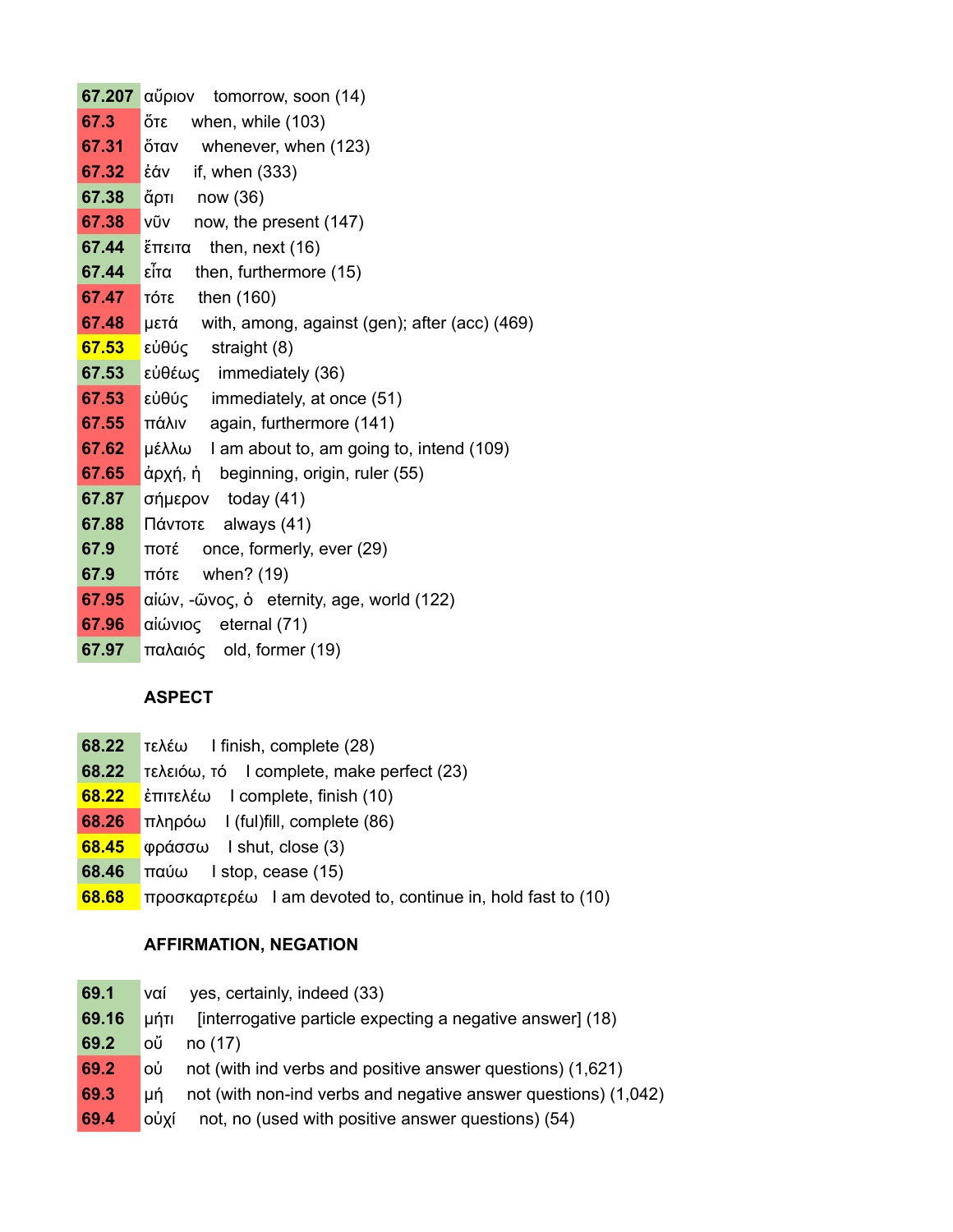| 69.7 | $o\dot{\theta}$ and not, neither, nor (143)   |
|------|-----------------------------------------------|
| 69.7 | $\mu \overline{0}$ and not, but not, nor (56) |
| 69.9 | $\mu$ nte and not, nor (34)                   |
| 69.9 | ούτε neither, nor, and not (87)               |

## **REAL, UNREAL**

- **70.2** ὄντως really (10)
- **70.3** ἀληθινός true, real, genuine (28)
- **70.3** ἀληθῶς truly, really (18)

## **MODE**

- **71.1** ἔξεστιν it is lawful, permitted (31)
- **71.2** δυνατός powerful, strong, mighty, able (32)
- **71.2** ἀδηλότης, -ητος, ἡ uncertainty (1)
- **71.3** ἀδύνατος impossible (10)
- **71.34** δεῖ it is necessary, one must (101)
- **71.38** ἀνάγκη, ἡ necessity, pressure (17)
- **71.8** ἄν (conditional particle used with sub) (166)

## **TRUE, FALSE**

- **72.2** ἀλήθεια, ἡ truth, truthfulness (109)
- **72.6** ἀμήν amen, truly, so be it (129)

# **ABLE, CAPABLE**

- **74.15** οἰκοδομή, ἡ edification, building (18)
- **74.19** στηρίζω I establish, confirm (13)
- **74.21** στερεός firm, steadfast (4)
- **74.4** σθενέω I strengthen (1) *Magnetia* \* Mispelled σθενόω
- **74.5** δύναμαι I can, am able (210)

# **ADEQUATE, QUALIFIED**

- **75.15** ὑγιαίνω I am correct (12)
- **75.2** ἱκανός qualified, able (39)
- **75.5** καταρτίζω I restore (13)

## **POWER, FORCE**

**76.1** δύναμις, -εως, ἡ power, ability, miracle (119)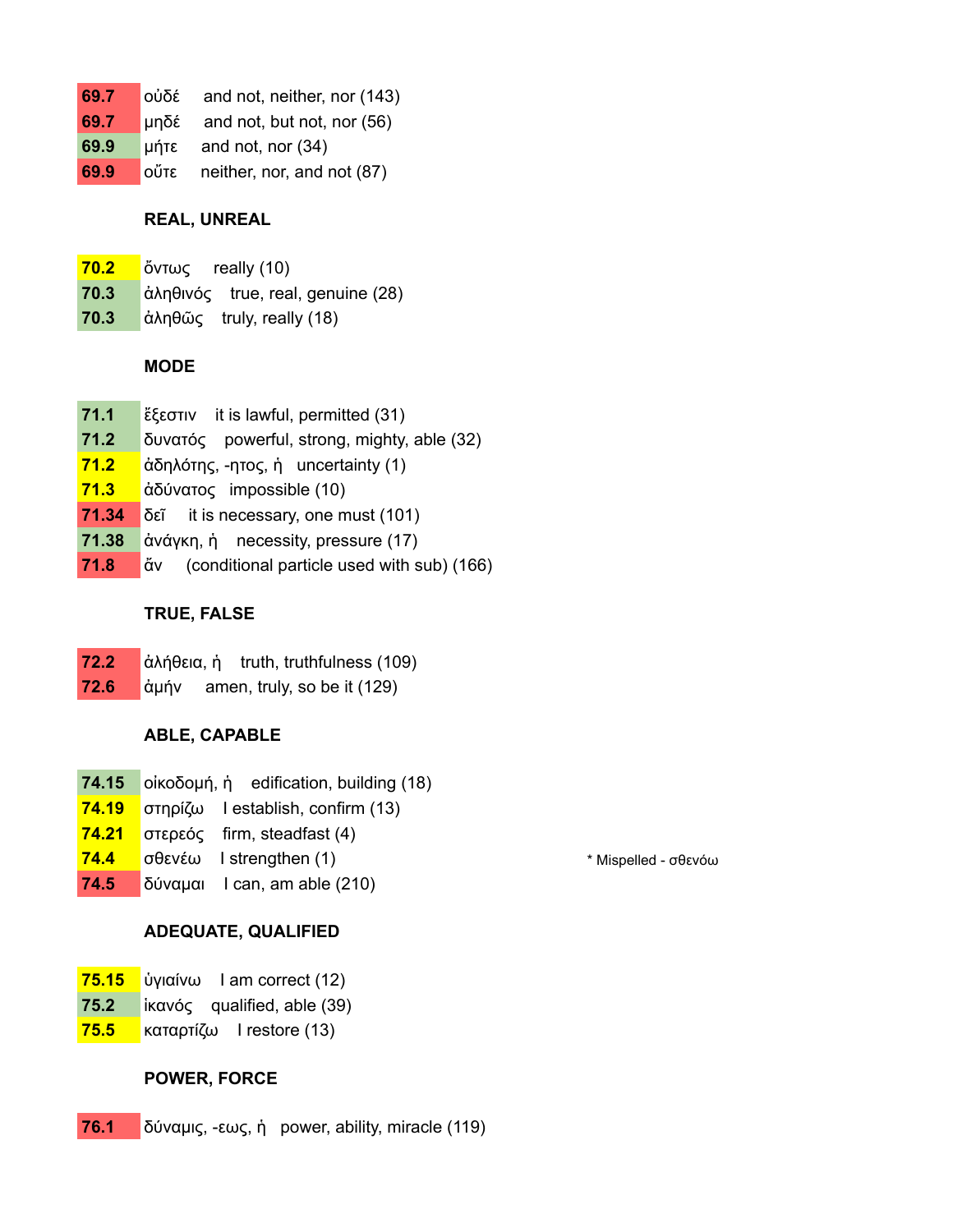- **76.11** ἰσχυρός strong, mighty, powerful (29)
- **76.12** ἐξουσία, ἡ authority, right, power (102)
- **76.6** κράτος, τό power, rule (12)
- **76.6** κράτος, τό power, dominion (12)
- **76.6** κράτος, τό power, dominion (12)
- **76.9** κραταιός powerful, mighty (1)

#### **READY, PREPARED**

- **77.2** ἕτοιμος ready, prepared (17)
- **77.3** ἑτοιμάζω I make ready, prepare (40)
- **77.6** κατασκευάζω I make ready, prepare (11)

## **DEGREE**

- **78.13** πόσος how great/much/many (?) (27)
- **78.28** μᾶλλον more, rather (81)
- **78.31** περισσότερος greater, more (16)
- **78.53** καθότι as (6)

## **FEATURES OF OBJECTS**

- **79.11** ἀνοίγω I open (77)
- **79.112** κλείω I shut, close, lock (16)
- **79.12** κοσμέω I adorn (10)
- **79.123** μέγας, μεγάλη, μέγα large, great, important (243)
- **79.125** μικρός small, short (46)
- **79.27** λευκός white, bright, shining (25)
- **79.47** ὄζω I smell, give off an odor (1)
- **79.48** καθαρός clean, pure (27)
- **79.58** σπιλόω I stain, defile (2)
- **79.59** ἄσπιλος spotless, pure (4)
- **79.64** ἰσχύω I am strong, powerful, able (28)
- **79.7** στερεός firm, hard, solid, strong (4)
- **79.82** ξηραίνω I dry (up), wither (15)
- **79.9** σκολιός crooked, dishonest (4)

## **SPACE**

- **80.1** τόπος, ὁ place, location (94)
- **80.4** χωρέω I contain (10)

## **SPACIAL DEMENSIONS**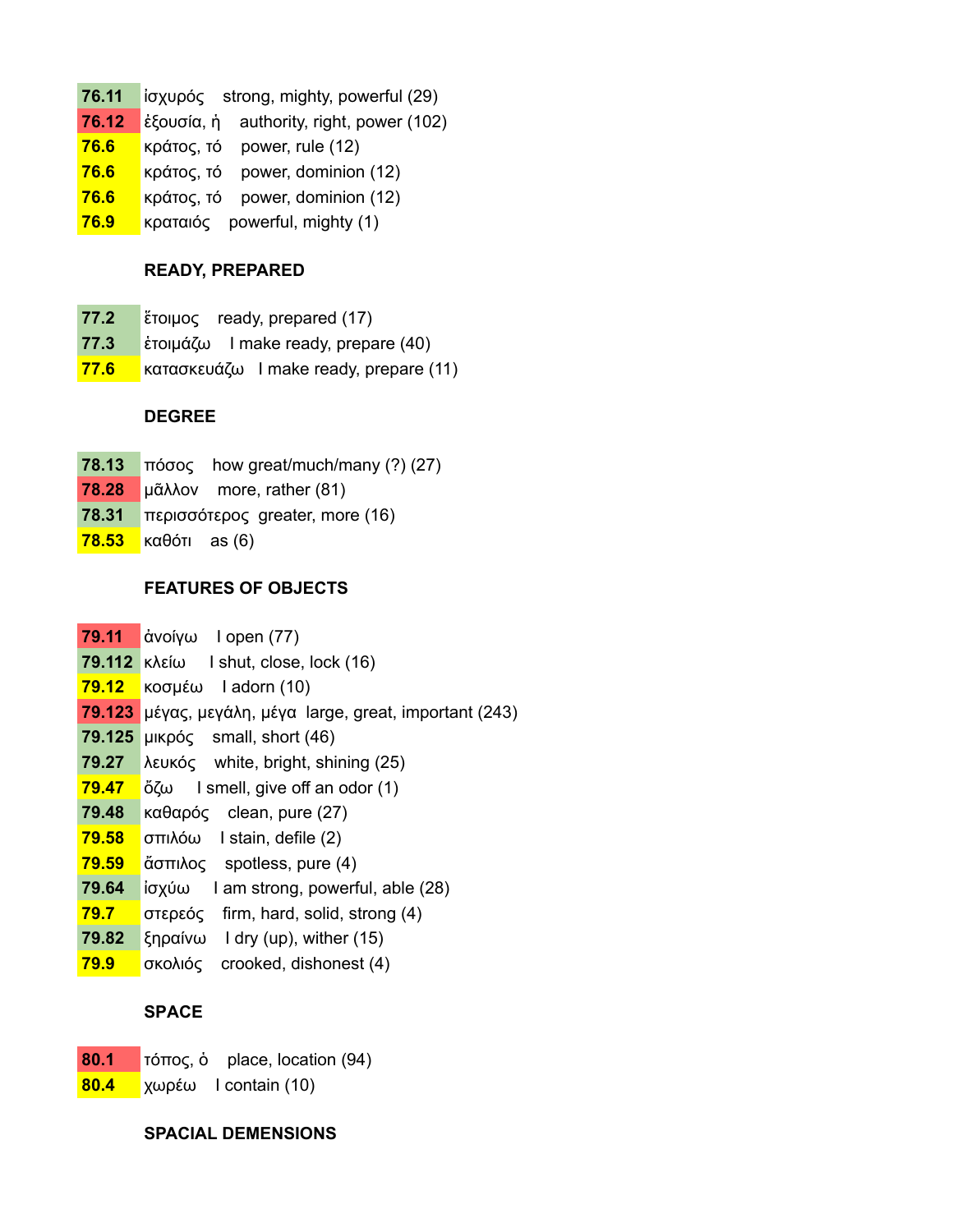**81.22** μετρητής, -οῦ, ὁ measure (1)

#### **SPACIAL ORIENTATIONS**

**82.8** δεξιός right (hand/side) (54)

#### **SPACIAL POSITIONS**

| 83.1  | ὧδε<br>here, in this place (61)                             |
|-------|-------------------------------------------------------------|
| 83.1  | μέσος middle (58)                                           |
| 83.11 | μεταξύ between (9)                                          |
| 83.2  | έκεῖ there, in that place (95)                              |
| 83.2  | $\epsilon$ ξω outside, outer, out (63)                      |
| 83.26 | έγγύς near, close to $(31)$                                 |
| 83.3  | $\kappa$ ατενώπιον opposite, in the presence of (3)         |
| 83.3  | μακράν far away (10)                                        |
| 83.33 | $\check{\epsilon}$ μπροσθεν in front of, before (48)        |
| 83.33 | ένώπιον before, in the presence of $(94)$                   |
| 83.4  | $\dot{\text{or}}}$ after, behind (35)                       |
| 83.42 | έναντίας opposed, contrary (8)                              |
| 83.43 | $\pi \epsilon \rho \alpha v$ on the other side (23)         |
| 83.46 | έπί<br>on (gen); on, at in (dat); on, to, for (acc) $(890)$ |
| 83.48 | ἄνω<br>above $(9)$                                          |
| 83.48 | ἄνω up(wards) (9)                                           |
| 83.49 | έπάνω above, over (19)                                      |
| 83.5  | ὄπου where, since (82)                                      |
| 83.51 | ὑπό<br>by $(gen)$ ; under, below $(acc)$ $(220)$            |
| 83.6  | ποῦ<br>where? $(48)$                                        |
|       |                                                             |

#### **SPACIAL EXTENSIONS**

- **84.1** ἐκεῖθεν from there (37)
- **84.11** ὅθεν from where (15)
- **84.22** εἰς into, in, to, for (1,768)
- **84.24** δεῦρο come out (9)
- **84.29** διά through, during, with, at, by (gen); because of (acc) (667)
- **84.3** ἀπό (away) from, with, for (646)
- **84.4** ἐκ from, (out) of, away from (914)
- **84.5** παρά from (gen); with, beside (dat); at, on (acc) (194)
- **84.6** πόθεν from where? (29)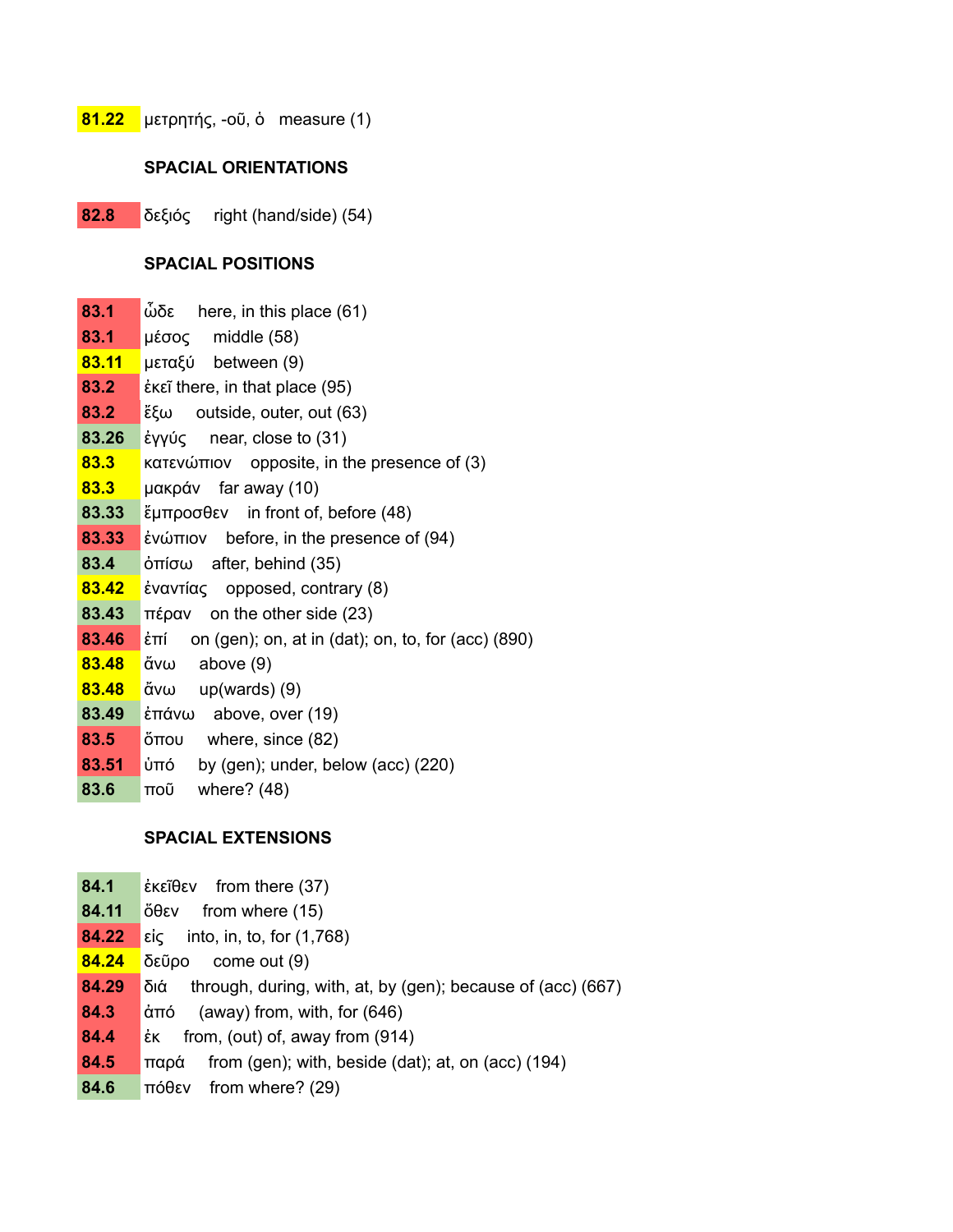# **EXISTENCE IN SPACE**

**85.13** παρίστημι I place beside, present (41) **85.32** τίθημι I put, place, appoint (100) **85.4** ἵστημι I stand, set (155) **85.41** ἐπίκειμαι I lie on (7) **85.51** ἐπιτίθημι I lay upon, put upon (39) **85.51** ἐπιβάλλω I throw over, lay on, put on (18) **85.51** ἐπίθεσις, -εως, ἡ laying on (4) **85.55** ἐπιμένω I stay, remain, persevere (16) **85.55** μένω I remain, stay, abide, live (118) **85.57** ὑπομένω I remain, endure (17) **85.6** προσδέχομαι I wait for (14) **85.67** οἰκέω I inhabit, dwell (9) **85.69** κατοικέω I live, dwell, reside (44) **85.7** παραγίνομαι I come, arrive, appear (37)

# **STATUS**

- **87.2** ὑψόω I exalt, lift up (20)
- **87.67** ἐλάσσων inferior, of lesser quality (4)
- **87.76** δοῦλος, ὁ slave (124)
- **87.8** τιμάω I honor, revere (21)

# **MORAL AND ETHICAL QUALITIES AND RELATED BEHAVIOR**

- **88.1** τέλειος perfect, complete, mature, adult (19)
- **88.106** κακῶς badly, wrongly, wickedly (16)
- **88.106** κακός bad, evil (50)
- **88.11** πονηρός evil, bad, wicked, sick (78)
- **88.116** φαῦλος base (6)
- **88.118** ἁμαρτία, ἡ sin, sinfulness (173)
- **88.12** δίκαιος righteous, just, right (79)
- **88.13** δικαιοσύνη, ἡ righteousness, justice (92)
- **88.139** ἀνομία, ἡ lawlessness (15)
- **88.162** ζῆλος, ὁ/τό jealousy, envy (16)
- **88.173** ὀργή, ἡ anger, wrath, punishment (36)
- **88.192** καταφρονέω I look down on, despise, scorn (9)
- **88.198** μισέω I hate, detest (40)
- **88.209** ὑψηλοφρονέω I am proud, conceited, haughty (1)
- **88.21** ἀδικία, ἡ unrighteousness, injustice (25)
- **88.214** ὑπερήφανος proud, arrogant, haughty (5)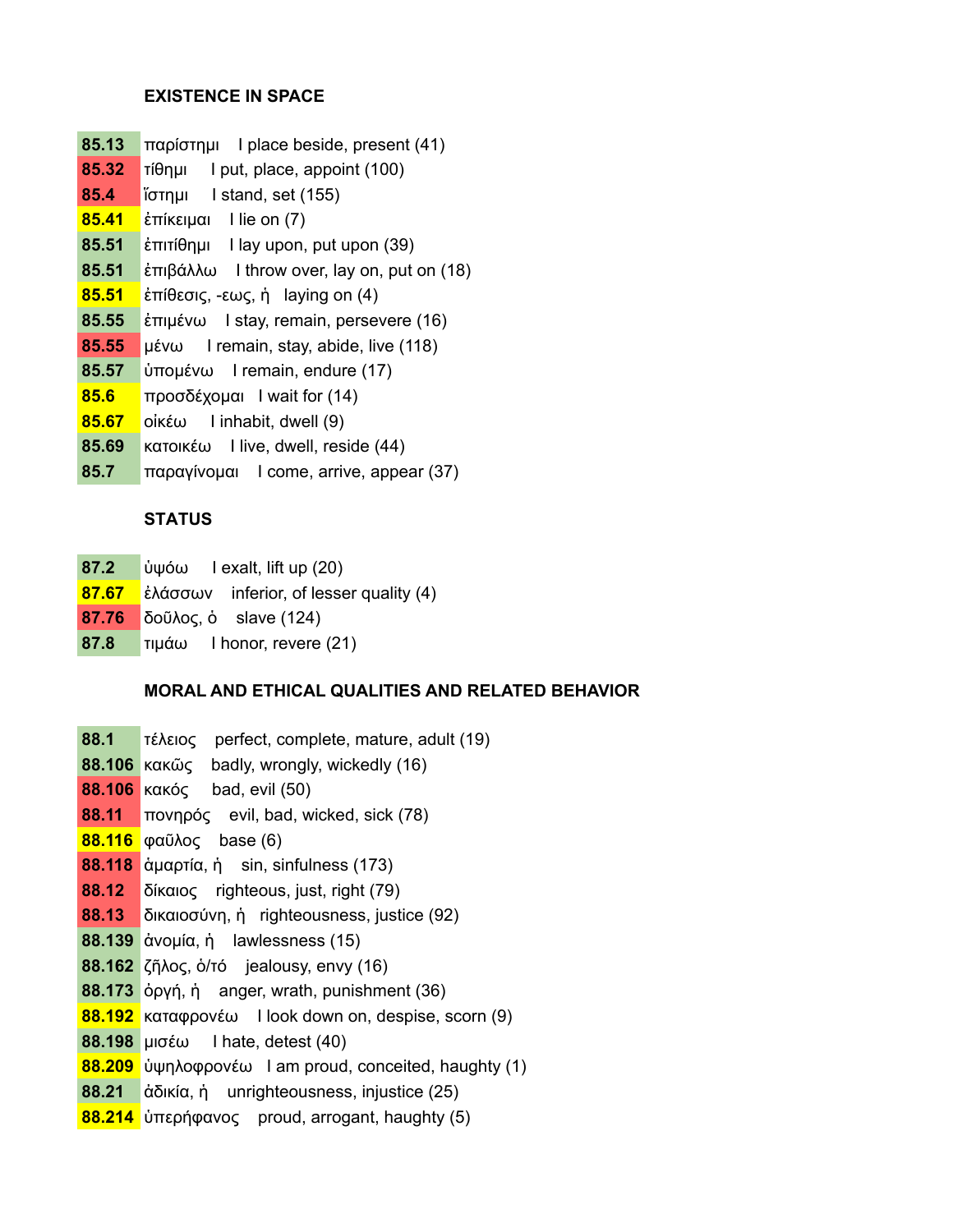**88.22** ἀδικέω I do wrong, treat unjustly (28) **88.228** ὑποκριτής, -οῦ, ὁ hypocrite, pretender (17) **88.24** ἅγιος holy, saints (pl) (233) **88.249** νωθρός lazy, sluggish (2) **88.26** ἁγιάζω I sanctify, make holy, reverence (28) **88.271** πορνεία, ἡ (sexual) immorality (25) **88.276** μοιχεύω I commit adultery (15) **88.28** ἁγνός pure, holy (8) **88.285** μεθύσκω I get drunk (5) **88.289** ἁμαρτάνω I sin (43) **88.29** ἁμάρτημα, -ατος, τό sin, transgression (4) **88.292** ἄπταιστος without stumbling (1) **88.295** ἁμαρτωλός, ὁ sinner (47) **88.297** παράπτωμα, -ατος, τό transgression, trespass, sin (19) **88.3** ἀγαθοεργέω I do good (2) **88.304** σκανδαλίζω I cause to stumble (29) **88.308** πειράζω I tempt, test (38) **88.308** πειρασμός, ὁ temptation, trial, test (21) **88.34** ἄμωμος blameless (8) **88.37** τελειότης, -ητος, ἡ perfection, completeness, maturity (2) **88.39** ἀληθής true, honest, genuine (26) **88.43** ἀφθορία, ἡ soundness (1) **88.46** σεμνότης, -τητος, ἡ dignity (3) **88.47** σεμνός worthy of respect (4) **88.52** ταπεινός humble (8) **88.53** ταπεινοφροσύνη, ἡ humility (7) **88.55** ἀφελότης, -ητος, ἡ humility, simplicity, sincerity (1) **88.56** ταπεινόω I humble (14) **88.59** πραϋπαθία, ἡ gentleness (1) **88.66** χάρις, -ιτος, ἡ grace, favor, thanks (155) **88.76** ἐλεέω I have mercy on (29) **88.76** ἔλεος, -ους, τό mercy, compassion (27) **88.76** ἐλεάω I have mercy on (3) **88.87** νηφάλιος self-controlled (3) **88.94** σώφρων prudent (4)

## **RELATIONS**

|  | $89.104$ µέν on the one hand, indeed (179)                  |
|--|-------------------------------------------------------------|
|  | <b>89.105</b> σύν (together) with, accompany, besides (128) |
|  | $89.12$ xwpic without, apart from (41)                      |
|  | 89.125 άλλά but, yet, rather, nevertheless (638)            |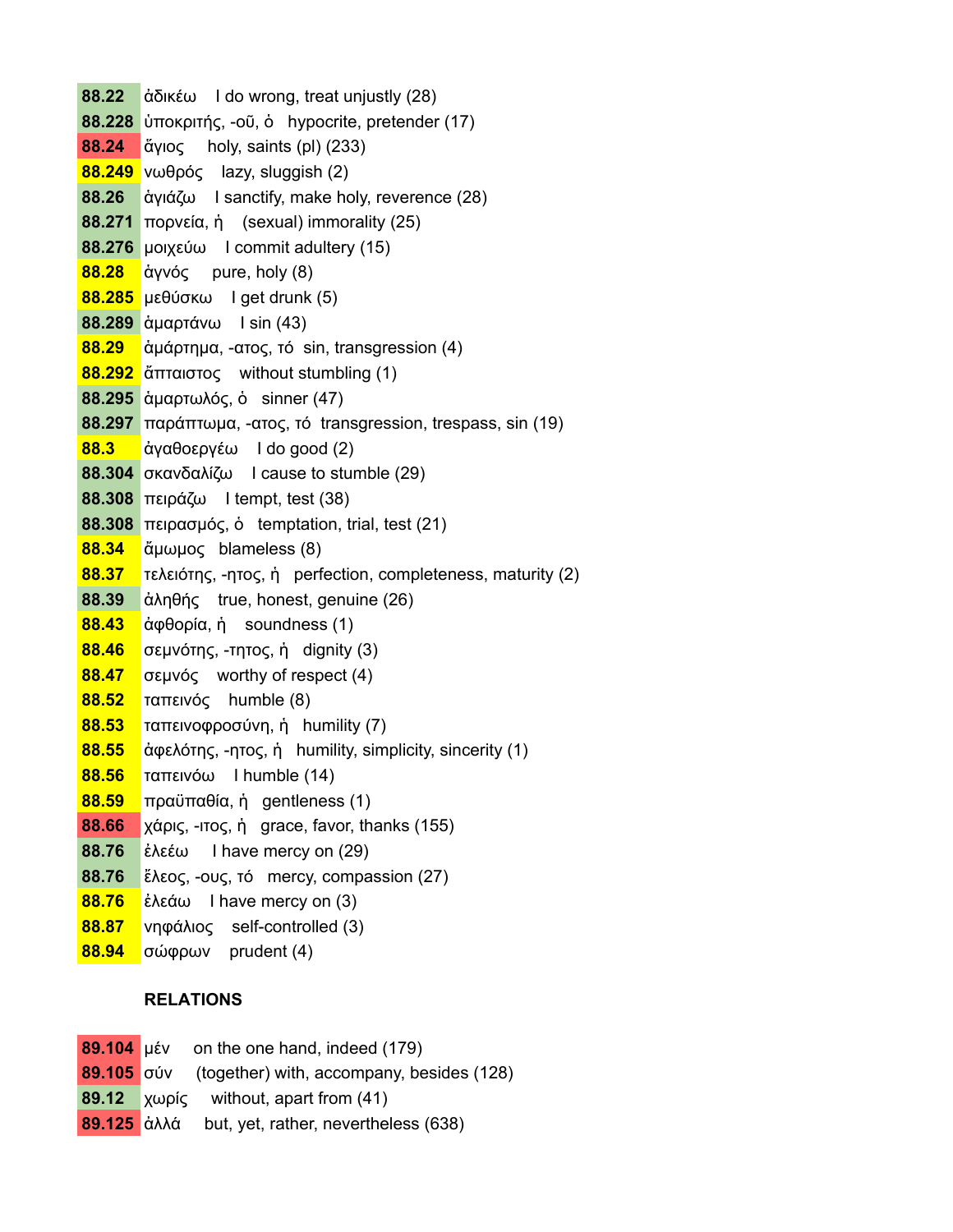| 89.13  | $πλήν$ yet, however, but (31)                                                   |  |  |
|--------|---------------------------------------------------------------------------------|--|--|
| 89.139 | lň.<br>or, than (343)                                                           |  |  |
| 89.23  | γάρ<br>for, because, so, then $(1,041)$                                         |  |  |
| 89.26  | διότι<br>for, because, therefore (23)                                           |  |  |
| 89.29  | because of, for the sake of (9)<br>χάριν                                        |  |  |
| 89.29  | χάριν<br>because of, for the sake of (9)                                        |  |  |
| 89.31  | ἕνεκα<br>because of, on account of, for the sake of (26)                        |  |  |
| 89.32  | $i$ זד $i$<br>because, since, for (25)                                          |  |  |
| 89.4   | $\tau$ έλος, -ους, τό end, goal (40)                                            |  |  |
| 89.46  | ἄρα<br>so, then, consequently (49)                                              |  |  |
| 89.47  | διό<br>therefore, for this reason (53)                                          |  |  |
| 89.5   | in, on, at, to, by, among, with $(2,752)$<br>έν                                 |  |  |
| 89.5   | οὖν<br>so, then, therefore, consequently (498)                                  |  |  |
| 89.52  | ὥστε<br>so that, in order that (83)                                             |  |  |
| 89.59  | ĭνα<br>That, in order that, so that (663)                                       |  |  |
| 89.59  | $\delta$ $\pi\omega\zeta$ in order that, that, how (53)                         |  |  |
| 89.6   | πρός<br>for $(gen)$ ; at $(dat)$ ; to, for, against, with, at, by $(acc)$ (700) |  |  |
| 89.65  | if, since, whether (502)<br>εi                                                  |  |  |
| 89.66  | α3πΐ3<br>if indeed, if perhaps (6)                                              |  |  |
| 89.68  | έάνπερ<br>if $(3)$                                                              |  |  |
| 89.69  | εἴτε<br>if, whether (65)                                                        |  |  |
| 89.73  | $K$ <sub>a</sub> $\alpha$ and if, even if, if only (17)                         |  |  |
| 89.87  | δέ<br>but, and, rather, now (2,788)                                             |  |  |
| 89.88  | TΈ<br>and, so (215)                                                             |  |  |
| 89.91  | ἀνά<br>each $(13)$                                                              |  |  |
| 89.93  | καί<br>and, even, also, but (8,998)                                             |  |  |

**89.93** ότι that, because, for (1,296)

# **CASE**

- **90.24** περί about, concerning (gen); around, near (acc) (333)
- **90.31** κατά down, against (gen); according to, along (acc) (473)
- **90.36** ὑπέρ for, on behalf of, about (gen); above, beyond (acc) (150)
- **90.47** κατεργάζομαι I do, achieve, accomplish (22)
- **90.91** παρέχω I offer, grant (16)

# **DISCOURSE MARKERS**

- **91.1** ἰδού see! behold! look! (200)
- **91.13** ἴδε look, see, behold (29)
- **91.14** ὦ O (direct address) (17)
- **91.4** νυνί now (20)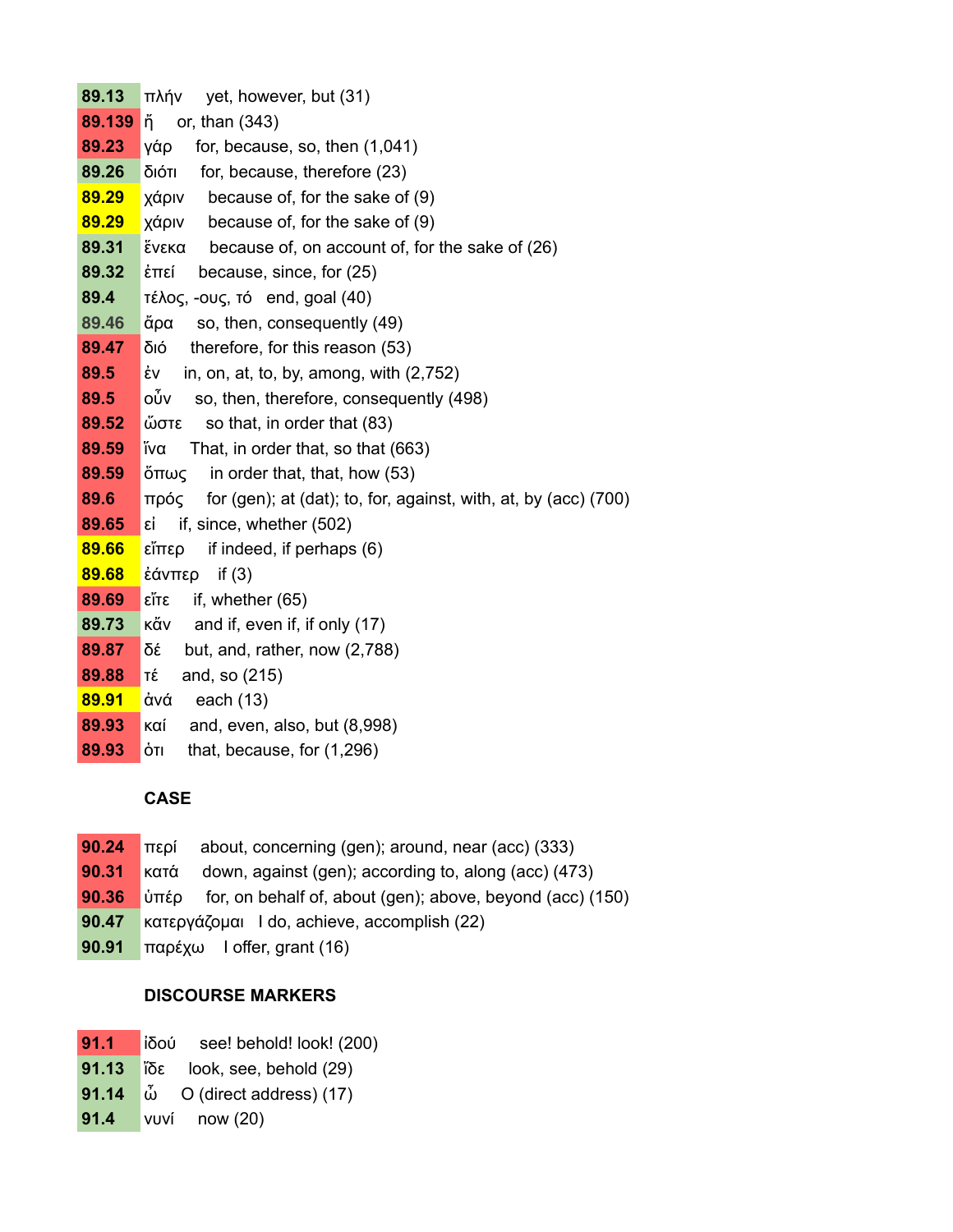#### **DISCOURSE REFERENTIALS**

| 92.1  | σεαυτοῦ yourself (43)                                                                                    |
|-------|----------------------------------------------------------------------------------------------------------|
| 92.1  | έγώ, ήμεῖς I; we (2,570)                                                                                 |
| 92.11 | $\alpha\dot{\beta}$ and $\dot{\gamma}$ , $\dot{\gamma}$ , $\dot{\gamma}$ he, she, it; self, same (5,597) |
| 92.12 | τις, τι someone, anyone, certain one, something (533)                                                    |
| 92.14 | $Ti\varsigma$ , $Ti$ who? which? what? why? (554)                                                        |
| 92.16 | πώς somehow, perhaps (15)                                                                                |
| 92.16 | $\pi\tilde{\omega}\varsigma$ how? in what way? (103)                                                     |
| 92.18 | ὄστις, ἥτις, ὅ τι who, whoever (144)                                                                     |
| 92.2  | άλλότριος strange, foreign (14)                                                                          |
| 92.2  | έμός my, mine (76)                                                                                       |
| 92.23 | οὐδείς, οὐδεμία, οὐδέν no one, nothing, no (234)                                                         |
| 92.23 | μηδείς, μηδεμία, μηδέν no; no one (90)                                                                   |
| 92.24 | ό, ή, τό the $(19,864)$                                                                                  |
| 92.25 | έαυτοῦ (of) himself, herself, itself (319)                                                               |
| 92.26 | άλλήλων one another, each other (100)                                                                    |
| 92.27 | $\breve{\sigma}$ ς, ἥ, ὅ who, which, what, that $(1,407)$                                                |
| 92.28 | οὗ<br>where (25)                                                                                         |
| 92.29 | ούτος, αὕτη, τοῦτο this; he, she it $(1,384)$                                                            |
| 92.3  | έμαυτοῦ (of) myself (37)                                                                                 |
| 92.3  | έκεῖνος that (person) $(240)$                                                                            |
| 92.36 | ποΐος of what kind? (33)                                                                                 |
| 92.6  | σύ, ὑμεῖς you (sg); you (pl) (2,900)                                                                     |

**92.8** σός your (27)

## **NAMES OF PERSONS AND PLACES**

**93.142** Ἠλίας, ὁ Elijah (29) **93.144** Ἡρῴδης, ὁ Herod (43) **93.147** Ἠσαΐας, ὁ Isaiah (22) **93.157** Ἰακώβ, ὁ Jacob (27) **93.158** Ἰάκωβος, ὁ James (42) **93.169** Ἰησοῦς, ὁ Jesus, Joshua (918) **93.172** Ἰουδαῖος Jewish; a Jew (195) **93.173** Ἰούδας, ὁ Jude, Judah, Judas (44) **93.18** Ἰσαάκ, ὁ Isaac (20) **93.182** Ἰσραήλ, ὁ Israel (68) **93.19** Ἰωάννης, -ου, ὁ John (135) **93.202** Ἰωσὴφ, ὁ Joseph (35)